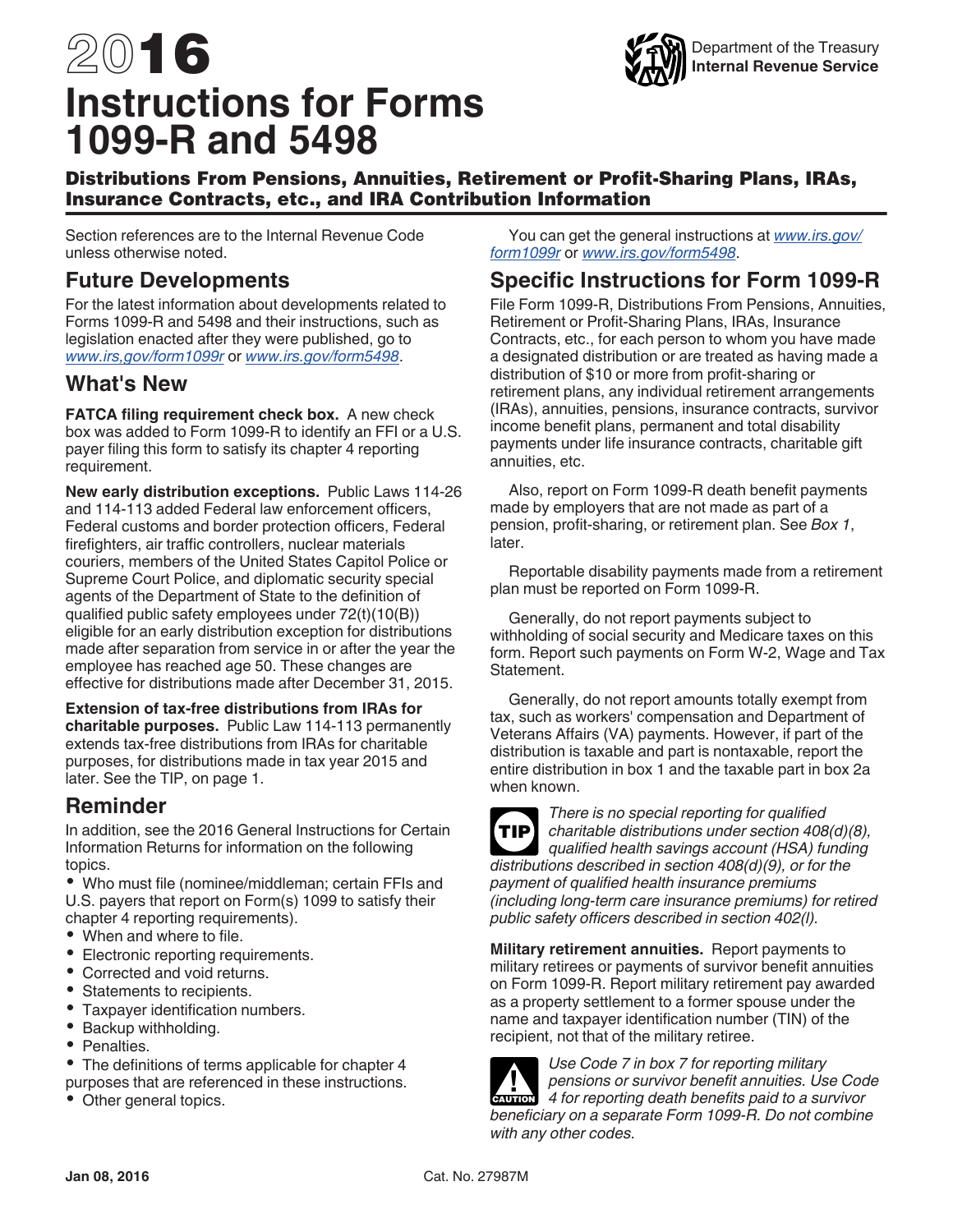**Governmental section 457(b) plans.** Report on Form 1099-R, not Form W-2, income tax withholding and distributions from a governmental section 457(b) plan maintained by a state or local government employer. Distributions from a governmental section 457(b) plan to a participant or beneficiary include all amounts that are paid from the plan. For more information, see Notice 2003-20 which is on page 894 of Internal Revenue Bulletin 2003-19, at *www.irs.gov/pub/irs-irbs/irb03-19.pdf*. Also see *Governmental section 457(b) plan distributions*, later, for information on distribution codes.

**Nonqualified plans.** Report any reportable distributions from commercial annuities. Report distributions to employee plan participants from section 409A nonqualified deferred compensation plans and eligible nongovernmental section 457(b) plans on Form W-2, not on Form 1099-R; for nonemployees, these payments are reportable on Form 1099-MISC. Also, report distributions to beneficiaries of deceased plan participants on Form 1099-MISC. See the Instructions for Form 1099-MISC for more information.

**Section 404(k) dividends.** Distributions of section 404(k) dividends from an employee stock ownership plan (ESOP), including a tax credit ESOP, are reported on Form 1099-R. Distributions other than section 404(k) dividends from the plan must be reported on a separate Form 1099-R.

Section 404(k) dividends paid directly from the corporation to participants or their beneficiaries are reported on Form 1099-DIV. See Announcement 2008-56, 2008-26 I.R.B. 1192, available at *www.irs.gov/ irb/2008-26\_IRB/ar11.html*.

**Charitable gift annuities.** If cash or capital gain property is donated in exchange for a charitable gift annuity, report distributions from the annuity on Form 1099-R. See *Charitable gift annuities*, later.

**Life insurance, annuity, and endowment contracts.** Report payments of matured or redeemed annuity, endowment, and life insurance contracts. However, you do not need to file Form 1099-R to report the surrender of a life insurance contract if it is reasonable to believe that none of the payment is includible in the income of the recipient. If you are reporting the surrender of a life insurance contract, see *Code 7*, later. See, however, *Box 1*, later, for FFIs reporting in a manner similar to section 6047(d) for chapter 4 purposes.

Report premiums paid by a trustee or custodian for the cost of current life or other insurance protection. Costs of current life insurance protection are not subject to the 10% additional tax under section 72(t). See *Cost of current life insurance protection*, later.

Report charges or payments for a qualified long-term care insurance contract against the cash value of an annuity contract or the cash surrender value of a life insurance contract, which is excludable from gross income under section 72(e)(11). See *Code W*, later.

*Section 1035 exchange.* A tax-free section 1035 exchange is the exchange of (a) a life insurance contract for another life insurance contract, or for an endowment or annuity contract, or for a qualified long-term care

insurance contract; or (b) a contract of endowment insurance for another contract of endowment insurance that provides for regular payments to begin no later than they would have begun under the old contract, or for an annuity contract, or for a qualified long-term care insurance contract; or (c) an annuity contract for an annuity contract or for a qualified long-term care insurance contract; or (d) a qualified long-term care insurance contract for a qualified long-term care insurance contract. A contract shall not fail to be treated as an annuity contract or as a life insurance contract solely because a qualified long-term care insurance contract is a part of or a rider on such contract. However, the distribution of other property or the cancellation of a contract loan at the time of the exchange may be taxable and reportable on a separate Form 1099-R.

These exchanges of contracts are generally reportable on Form 1099-R. However, reporting on Form 1099-R is not required if (a) the exchange occurs within the same company, (b) the exchange is solely a contract for contract exchange, as defined above, that does not result in a designated distribution, and (c) the company maintains adequate records of the policyholder's basis in the contracts. For example, a life insurance contract issued by Company X received in exchange solely for another life insurance contract previously issued by Company X does not have to be reported on Form 1099-R as long as the company maintains the required records. See Rev. Proc. 92-26, 1992-1 C.B. 744, for certain exchanges for which reporting is not required under section 6047(d). Also see Rev. Rul. 2007-24, 2007-21 I.R.B. 1282, available at *www.irs.gov/irb/2007-21\_IRB/ ar15.html* for certain transactions that do not qualify as tax-free exchanges. For more information on partial exchanges of annuity contracts, see Rev. Proc. 2011-38, 2011-30 I.R.B. 66, available at *www.irs.gov/irb/ 2011-30\_IRB/ar09.html*.

For more information on reporting taxable exchanges, see *Box 1*, later.

**Prohibited transactions.** If an IRA owner engages in a prohibited transaction with respect to an IRA, the assets of the IRA are treated as distributed on the first day of the tax year in which the prohibited transaction occurs. IRAs that hold non-marketable securities and/or closely held investments, in which the IRA owner effectively controls the underlying assets of such securities or investments, have a greater potential for resulting in a prohibited transaction. Enter Code 5 in box 7.

### **Designated Roth Account Contributions**

An employer offering a section 401(k), 403(b), or governmental section 457(b) plan may allow participants to contribute all or a portion of the elective deferrals they are otherwise eligible to make to a separate designated Roth account established under the plan. Contributions made under a section 401(k) plan must meet the requirements of Regulations section 1.401(k)-1(f) (Regulations section 1.403(b)-3(c) for a section 403(b) plan). Under the terms of the section 401(k) plan, section 403(b) plan, or governmental section 457(b) plan, the designated Roth account must meet the requirements of section 402A.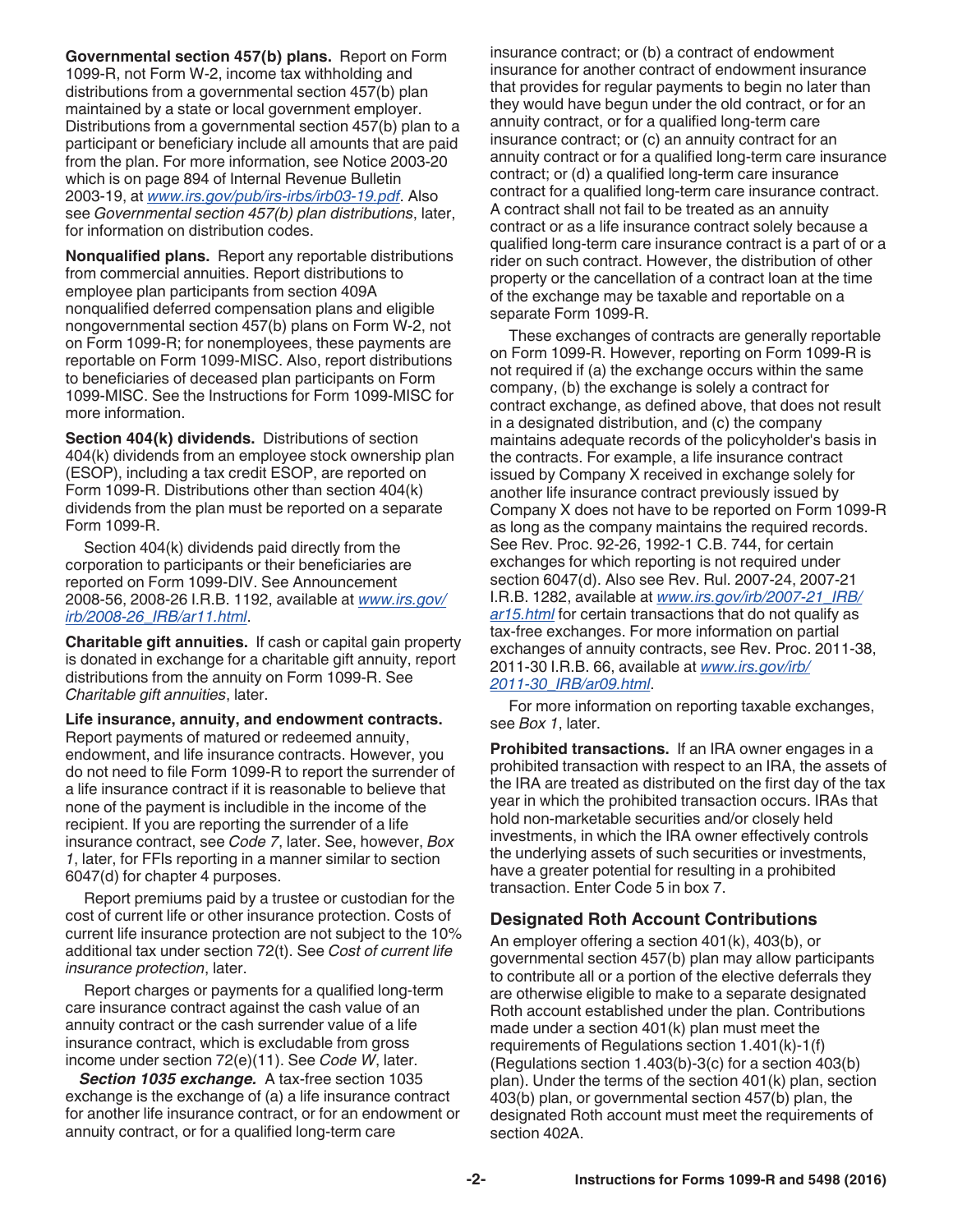

*A separate Form 1099-R must be used to report the total annual distribution from a designated Roth account.*

**Distributions allocable to an in-plan Roth rollover** 

**(IRR).** The distribution of an amount allocable to the taxable amount of an in-plan Roth rollover (IRR), made within the 5-year period beginning with the first day of the participant's tax year in which the rollover was made, is treated as includible in gross income for purposes of applying section 72(t) to the distribution. The total amount allocable to such an IRR is reported in box 10. See the instructions for *Box 10*, later.

#### **IRA Distributions**

*For deemed IRAs under section 408(q), use the rules that apply to traditional IRAs or Roth IRAs*  **TIP** *as applicable. Simplified employee pension (SEP) IRAs and savings incentive match plan for employees (SIMPLE) IRAs, however, may not be used as deemed IRAs.*

**Deemed IRAs.** For more information on deemed IRAs in qualified employer plans, see Regulations section  $1.408(q) - 1.$ 

**IRAs other than Roth IRAs.** Unless otherwise instructed, distributions from any IRA that is not a Roth IRA must be reported in boxes 1 and 2a. Check the "Taxable amount not determined" box in box 2b. But see:

*Traditional, SEP, or SIMPLE IRA*, later, for how to report the withdrawal of IRA contributions under section 408(d)(4);

*Transfers*, later, for information on trustee-to-trustee transfers, including recharacterizations;

• Reporting a corrective distribution from an IRA under section 408(d)(5), later;

• Reporting IRA revocations or account closures due to Customer Identification Program failures, later; and

• Reporting a transfer from a SIMPLE IRA to a non-SIMPLE IRA within the first 2 years of plan participation, later.

The direct rollover provisions beginning later do not apply to distributions from any IRA. However, taxable distributions from traditional IRAs and SEP IRAs may be rolled over into an eligible retirement plan. See section 408(d)(3). SIMPLE IRAs may also be rolled over into an eligible retirement plan, but only after the 2-year period described in section 72(t)(6).

An IRA includes all investments under one IRA plan or account. File only one Form 1099-R for distributions from all investments under one plan that are paid in 1 year to one recipient, unless you must enter different codes in box 7. You do not have to file a separate Form 1099-R for each distribution under the plan.

**Roth IRAs.** For distributions from a Roth IRA, report the gross distribution in box 1 but generally leave box 2a blank. Check the "Taxable amount not determined" box in box 2b. Enter Code J, Q, or T as appropriate in box 7. Do not use any other codes with Code Q or Code T. You may enter Code 8 or P with Code J. For the withdrawal of excess contributions, see *Roth IRA*, later. It is not necessary to mark the IRA/SEP/SIMPLE checkbox.

**Roth IRA conversions.** You must report a traditional, SEP, or SIMPLE IRA distribution that you know is converted this year to a Roth IRA in boxes 1 and 2a (checking box 2b "Taxable amount not determined" unless otherwise directed elsewhere in these instructions), even if the conversion is a trustee-to-trustee transfer or is with the same trustee. Enter Code 2 or 7 in box 7 depending on the participant's age.

#### **IRA Revocation or Account Closure**

If a traditional or Roth IRA is revoked during its first 7 days (under Regulations section 1.408-6(d)(4)(ii)) or is closed at any time by the IRA trustee or custodian due to a failure of the taxpayer to satisfy the Customer Identification Program requirements described in section 326 of the USA PATRIOT Act, the distribution from the IRA must be reported. In addition, Form 5498, IRA Contribution Information, must be filed to report any regular, rollover, Roth IRA conversion, SEP IRA, or SIMPLE IRA contribution to an IRA that is subsequently revoked or closed by the trustee or custodian.

If a regular contribution is made to a traditional or Roth IRA that later is revoked or closed, and a distribution is made to the taxpayer, enter the gross distribution in box 1. If no earnings are distributed, enter 0 (zero) in box 2a and Code 8 in box 7 for a traditional IRA and Code J for a Roth IRA. If earnings are distributed, enter the amount of earnings in box 2a. For a traditional IRA, enter Codes 1 and 8, if applicable, in box 7; for a Roth IRA, enter Codes J and 8, if applicable. These earnings could be subject to the 10% early distribution tax under section 72(t). If a rollover contribution is made to a traditional or Roth IRA that later is revoked or closed, and distribution is made to the taxpayer, enter in boxes 1 and 2a of Form 1099-R the gross distribution and the appropriate code in box 7 (Code J for a Roth IRA). Follow this same procedure for a transfer from a traditional or Roth IRA to another IRA of the same type that later is revoked or closed. The distribution could be subject to the 10% early distribution tax under section 72(t).

If an IRA conversion contribution or a rollover from a qualified plan is made to a Roth IRA that later is revoked or closed, and a distribution is made to the taxpayer, enter the gross distribution in box 1 of Form 1099-R. If no earnings are distributed, enter 0 (zero) in box 2a and Code J in box 7. If earnings are distributed, enter the amount of the earnings in box 2a and Code J in box 7. These earnings could be subject to the 10% early distribution tax under section 72(t).

If an employer SEP IRA or SIMPLE IRA plan contribution is made and the SEP IRA or SIMPLE IRA is revoked by the employee or is closed by the trustee or custodian, report the distribution as fully taxable.

For more information on IRAs that have been revoked, see Rev. Proc. 91-70, 1991-2 C.B. 899.

#### **Deductible Voluntary Employee Contributions (DVECs)**

If you are reporting a total distribution from a plan that includes a distribution of DVECs, you may file a separate Form 1099-R to report the distribution of DVECs. If you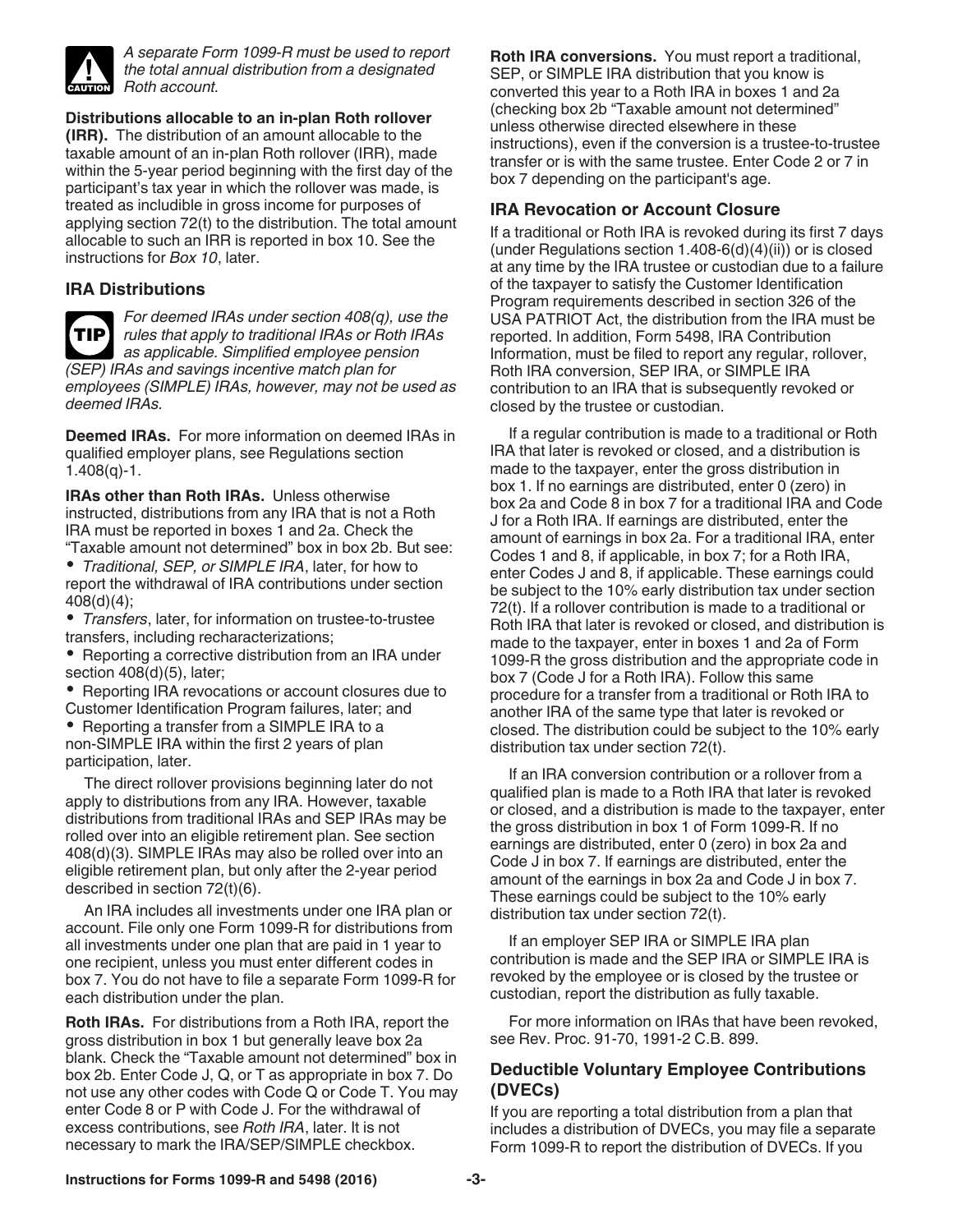do, report the distribution of DVECs in boxes 1 and 2a on the separate Form 1099-R. For the direct rollover (explained later) of funds that include DVECs, a separate Form 1099-R is not required to report the direct rollover of the DVECs.

## **Direct Rollovers**

You must report a direct rollover of an eligible rollover distribution. A direct rollover is the direct payment of the distribution from a qualified plan, a section 403(b) plan, or a governmental section 457(b) plan to a traditional IRA, Roth IRA, or other eligible retirement plan. For additional rules regarding the treatment of direct rollovers from designated Roth accounts, see *Designated Roth accounts*, later. A direct rollover may be made for the employee, for the employee's surviving spouse, for the spouse or former spouse who is an alternate payee under a qualified domestic relations order (QDRO) or for a nonspouse designated beneficiary, in which case the direct rollover can only be made to an inherited IRA. If the distribution is paid to the surviving spouse, the distribution is treated in the same manner as if the spouse were the employee. See Part V of Notice 2007-7, 2007-5 I.R.B. 395, available at *www.irs.gov/irb/2007-05\_IRB/ar11.html*, which has been modified by Notice 2009-82, 2009-41 I.R.B. 491, available at *www.irs.gov/irb/2009-41\_IRB/ ar12.html* for guidance on direct rollovers by nonspouse designated beneficiaries. See also Notice 2008-30, Part II, 2008-12 I.R.B. 638, available at *www.irs.gov/irb/ 2008-12\_IRB/ar11.html*, which has been amplified and clarified by Notice 2009-75, 2009-39 I.R.B. 436, available at *www.irs.gov/irb/2009-39\_IRB/ar15.html*, for questions and answers covering rollover contributions to Roth IRAs.



*Notice 2007-7 and Notice 2008-30 do not reflect changes made to section 402 by the Worker,*  **Retiree, and Employer Recovery Act of 2008.**<br> **Property Act of 2008.** 

An eligible rollover distribution is any distribution of all or any portion of the balance to the credit of the employee (including net unrealized appreciation (NUA)) from a qualified plan, a section 403(b) plan, or a governmental section 457(b) plan except the following.

1. One of a series of substantially equal periodic payments made at least annually over:

a. The life of the employee or the joint lives of the employee and the employee's designated beneficiary,

b. The life expectancy of the employee or the joint life and last survivor expectancy of the employee and the employee's designated beneficiary, or

c. A specified period of 10 years or more.

2. A required minimum distribution (RMD) under section 401(a)(9). A plan administrator is permitted to assume there is no designated beneficiary for purposes of determining the minimum distribution.

3. Elective deferrals (under section 402(g)(3)) and employee contributions (including earnings on each) returned because of the section 415 limits.

4. Corrective distributions of excess deferrals (under section 402(g)) and earnings.

5. Corrective distributions of excess contributions under a qualified cash or deferred arrangement (under section 401(k)) and excess aggregate contributions (under section 401(m)) and earnings.

6. Loans treated as deemed distributions (under section 72(p)). However, plan loan offset amounts can be eligible rollover distributions. See Regulations section 1.402(c)-2, Q/A-9.

7. Section 404(k) dividends.

8. Cost of current life insurance protection.

9. Distributions to a payee other than the employee, the employee's surviving spouse, a spouse or former spouse who is an alternate payee under a QDRO, or a nonspouse designated beneficiary.

10. Any hardship distribution.

11. A permissible withdrawal under section 414(w).

12. Prohibited allocations of securities in an S corporation that are treated as deemed distributions.

13. Distributions of premiums for accident or health insurance under Regulations section 1.402(a)-1(e).

Amounts paid under an annuity contract purchased for and distributed to a participant under a qualified plan can qualify as eligible rollover distributions. See Regulations section 1.402(c)-2, Q/A-10.

**Automatic rollovers.** Eligible rollover distributions may also include involuntary distributions that are more than \$1,000 but \$5,000 or less and are made from a qualified plan to an IRA on behalf of a plan participant. Involuntary distributions are generally subject to the automatic rollover provisions of section 401(a)(31)(B) and must be paid in a direct rollover to an IRA, unless the plan participant elects to receive the distribution directly.

For information on the notification requirements, see *Explanation to Recipients Before Eligible Rollover Distributions (Section 402(f) Notice)*, later. For additional information, also see Notice 2005-5, 2005-3 I.R.B. 337, available at *www.irs.gov/irb/2005-03\_IRB/ar10.html*, modified by Notice 2005-95, 2005-51 I.R.B. 1172, available at *www.irs.gov/irb/2005-51\_IRB/ar12.html*.

**Reporting a direct rollover.** Report a direct rollover in box 1 and a 0 (zero) in box 2a, unless the rollover is a direct rollover of a qualified rollover contribution other than from a designated Roth account. See *Qualified rollover contributions as defined in section 408A(e)*, later. You do not have to report capital gain in box 3 or NUA in box 6. Enter Code G in box 7 unless the rollover is a direct rollover from a designated Roth account to a Roth IRA. See *Designated Roth accounts*, later. If the direct rollover is made by a nonspouse designated beneficiary, also enter Code 4 in box 7.

Prepare the form using the name and social security number (SSN) of the person for whose benefit the funds were rolled over (generally the participant), not those of the trustee of the traditional IRA or other plan to which the funds were rolled.

If part of the distribution is a direct rollover and part is distributed to the recipient, prepare two Forms 1099-R.

For guidance on allocation of after-tax amounts to rollovers, see Notice 2014-54, 2014-41, I.R.B. 670 available at *www.irs.gov/irb/2014-41\_IRB/ar11.html*.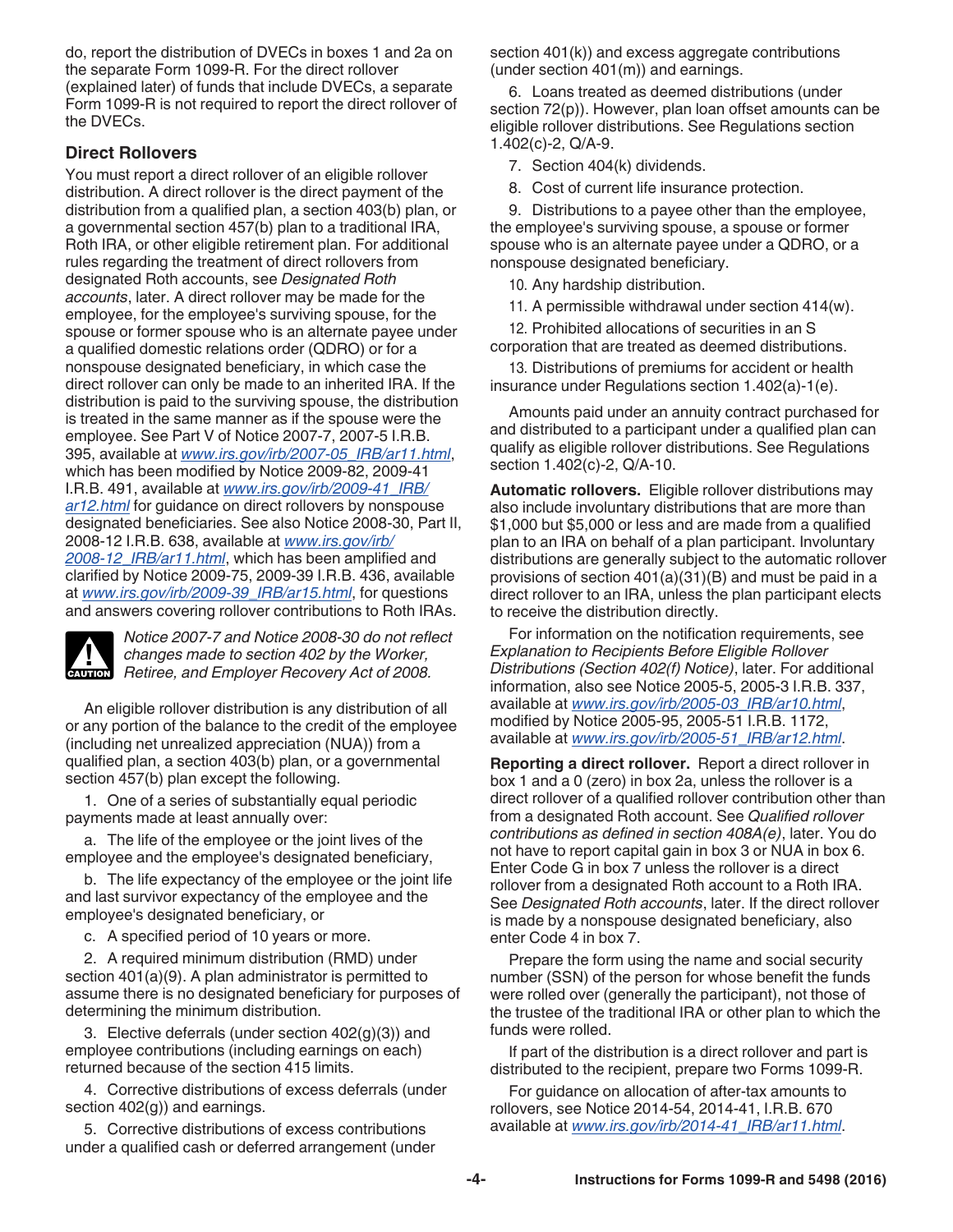For more information on eligible rollover distributions, including substantially equal periodic payments, RMDs, and plan loan offset amounts, see Regulations sections 1.402(c)-2 and 1.403(b)-7(b). See Rev. Rul. 2014-9, 2014-17 I.R.B. 975 available at *www.irs.gov/irb/ 2014-17\_IRB/ar05.html*, for information on rollovers to qualified plans. Also, see Rev. Rul. 2002-62, which is on page 710 of Internal Revenue Bulletin 2002-42 at *www.irs.gov/pub/irs-irbs/irb02-42.pdf* for guidance on substantially equal periodic payments.



*For information on distributions of amounts attributable to rollover contributions separately accounted for by an eligible retirement plan and if permissible timing restrictions apply, see Rev. Rul. 2004-12, 2004-7 I.R.B. 478, available at www.irs.gov/irb/ 2004-07\_IRB/ar08.html, modified by Notice 2013-74, 2013-52 I.R.B. 819, available at www.irs.gov/irb/ 2013-52\_IRB/ar11.html.*

*Designated Roth accounts.* A direct rollover from a designated Roth account may only be made to another designated Roth account or to a Roth IRA. A distribution from a Roth IRA, however, cannot be rolled over into a designated Roth account. In addition, a plan is permitted to treat the balance of the participant's designated Roth account and the participant's other accounts under the plan as accounts held under two separate plans for purposes of applying the automatic rollover rules of section 401(a)(31)(B) and Q/A-9 through Q/A-11 of Regulations section 1.401(a)(31)-1. Thus, if a participant's balance in the designated Roth account is less than \$200, the plan is not required to offer a direct rollover election or to apply the automatic rollover provisions to such balance.

A distribution from a designated Roth account that is a qualified distribution is tax free. A qualified distribution is a disabililty) and after the 5-taxable-year period that begins with the first day of the first taxable year in which the employee makes a contribution to the designated Roth account. Certain amounts, including corrective distributions, cannot be qualified distributions. See Regulations section 1.402A-1.

If any portion of a distribution from a designated Roth account that is not includible in gross income is to be rolled over into a designated Roth account under another plan, the rollover must be accomplished by a direct rollover. Any portion not includible in gross income that is distributed to the employee, however, cannot be rolled over to another designated Roth account, though it can be rolled over into a Roth IRA within the 60-day period described in section 402(c)(3). In the case of a direct rollover, the distributing plan is required to report to the recipient plan the amount of the investment (basis) in the contract and the first year of the 5-taxable-year period, or that the distribution is a qualified distribution.

For a direct rollover of a distribution from a designated Roth account to a Roth IRA, enter the amount rolled over in box 1 and 0 (zero) in box 2a. Use Code H in box 7. For all other distributions from a designated Roth account, use Code B in box 7, unless Code E applies. If the direct rollover is from one designated Roth account to another designated Roth account, also enter Code G in box 7.

For a direct rollover of a distribution from a section 401(k) plan, a section 403(b) plan, or a governmental section 457(b) plan to a designated Roth account in the same plan, enter the amount rolled over in box 1, the taxable amount in box 2a, and any basis recovery amount in box 5. Use Code G in box 7.

*Qualified rollover contributions as defined in section 408A(e).* A qualified rollover contribution as defined in section 408A(e) is:

A rollover contribution to a Roth IRA from another IRA that meets the requirements of section 408(d)(3), or

A rollover contribution to a Roth IRA from an eligible retirement plan (other than an IRA) that meets the requirements of section 408A(e)(1)(B).

For reporting a rollover from an IRA other than a Roth IRA to a Roth IRA, see *Roth IRA conversions*, earlier and later.

For a direct rollover of an eligible rollover distribution to a Roth IRA (other than from a designated Roth account), report the total amount rolled over in box 1, the taxable amount in box 2a, and any basis recovery amount in box 5. (See the instructions for *Box 5*, later.) Use Code G in box 7. If the direct rollover is made on behalf of a nonspouse designated beneficiary, also enter Code 4 in box 7.

For reporting instructions for a direct rollover from a designated Roth account, see *Designated Roth accounts*, earlier.

#### **Explanation to Recipients Before Eligible Rollover Distributions (Section 402(f) Notice)**

payment that is made both after age 59½ (or after death or  $\qquad$  distribution an explanation using either a written paper For qualified plans, section 403(b) plans, and governmental section 457(b) plans, the plan administrator must provide to each recipient of an eligible rollover distribution an explanation using either a written paper document or an electronic medium (section 402(f) notice). The explanation must be provided no more than 180 days and no fewer than 30 days before making an eligible rollover distribution or before the annuity starting date. However, if the recipient who has received the section 402(f) notice affirmatively elects a distribution, you will not fail to satisfy the timing requirements merely because you make the distribution fewer than 30 days after you provided the notice as long as you meet the requirements of Regulations section 1.402(f)-1, Q/A-2. The electronic section 402(f) notice must meet the requirements for using electronic media in Regulations section 1.401(a)-21.

> The notice must explain the rollover rules, the special tax treatment for certain lump-sum distributions, the direct rollover option (and any default procedures), the mandatory 20% withholding rules, and an explanation of how distributions from the plan to which the rollover is made may have different restrictions and tax consequences than the plan from which the rollover is made.

> For periodic payments that are eligible rollover distributions, you must provide the notice before the first payment and at least once a year as long as the payments continue. For section 403(b) plans, the payer must provide an explanation of the direct rollover option within the time period described earlier or some other reasonable period of time.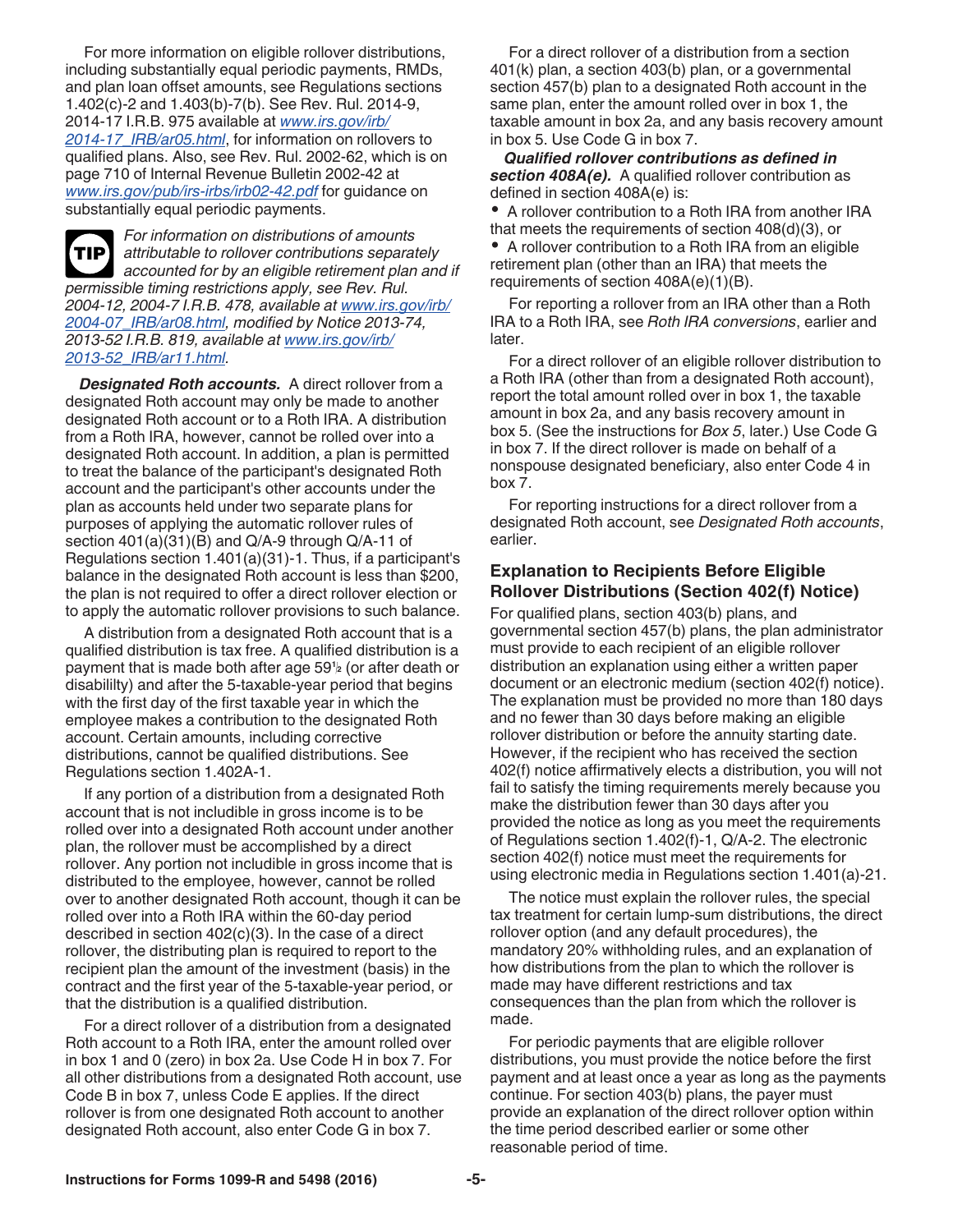Notice 2009-68, 2009-39 I.R.B. 423, available at *www.irs.gov/irb/2009-39\_IRB/ar14.html*, modified by Notice 2014-74, 2014-50 I.R.B. 937, available at *www.irs.gov/irb/2014-50\_IRB/ar09.html*, contains two safe harbor explanations that may be provided to recipients of eligible rollover distributions from an employer plan in order to satisfy section 402(f).

**Involuntary distributions.** For involuntary distributions paid to an IRA in a direct rollover (automatic rollover), you may satisfy the notification requirements of section 401(a) (31)(B)(i) either separately or as a part of the section 402(f) notice. The notification must be in writing and may be sent using electronic media in accordance with Q/A-5 of Regulations section 1.402(f)-1. Also see Notice 2005-5, Q/A-15.

## **Transfers**

Generally, do not report a transfer between trustees or issuers that involves no payment or distribution of funds to the participant, including a trustee-to-trustee transfer from one IRA to another IRA, valid transfers from one section 403(b) plan in accordance with paragraphs 1 through 3 of Regulations section 1.403(b)-10(b), or for the purchase of permissive service credit under section 403(b)(13) or section 457(e)(17) in accordance with paragraph 4 of Regulations section 1.403(b)-10(b) and Regulations section 1.457-10(b)(8). However, you must report:

- Recharacterized IRA contributions;
- Roth IRA conversions;

• Direct rollovers from qualified plans, section 403(b) plans, or governmental section 457(b) plans, including any direct rollovers from such plans that are IRRs or are qualified rollover contributions described in section 408A(e); and

Direct payments from IRAs to accepting employer plans.

**IRA recharacterizations.** You must report each recharacterization of an IRA contribution. If a participant makes a contribution to an IRA (first IRA) for a year, the participant may choose to recharacterize the contribution by transferring, in a trustee-to-trustee transfer, any part of the contribution (plus earnings) to another IRA (second IRA). The contribution is treated as made to the second IRA (recharacterization). A recharacterization may be made with the same trustee or with another trustee. The trustee of the first IRA must report the recharacterization as a distribution on Form 1099-R and the contribution to the first IRA and its character on Form 5498.

Enter the fair market value (FMV) of the amount recharacterized in box 1, 0 (zero) in box 2a, and Code R in box 7 if reporting a recharacterization of a prior-year (2015) contribution or Code N if reporting a recharacterization of a contribution in the same year (2016). It is not necessary to check the IRA/SEP/SIMPLE checkbox. For more information on how to report, see Notice 2000-30 on page 1266 of Internal Revenue Bulletin 2000-25 at *www.irs.gov/pub/irs-irbs/irb00-25.pdf*.

**Section 1035 exchange.** You may have to report exchanges of insurance contracts, including an exchange under section 1035, under which any designated distribution may be made. For a section 1035 exchange

that is in part taxable, file a separate Form 1099-R to report the taxable amount. See *Section 1035 exchange*, earlier.

**SIMPLE IRAs.** Do not report a trustee-to-trustee transfer from one SIMPLE IRA to another SIMPLE IRA. However, you must report as a taxable distribution in boxes 1 and 2a a trustee-to-trustee transfer from a SIMPLE IRA to an IRA that is not a SIMPLE IRA during the 2-year period beginning on the day contributions are first deposited in the individual's SIMPLE IRA by the employer. Use Code S in box 7 if appropriate.

**Transfer of an IRA to spouse.** If you transfer or re-designate an interest from one spouse's IRA to an IRA for the other spouse under a divorce or separation instrument, the transfer or re-designation as provided under section 408(d)(6) is tax free. Do not report such a transfer on Form 1099-R.

#### **Corrective Distributions**

You must report on Form 1099-R corrective distributions of excess deferrals, excess contributions and excess aggregate contributions under section 401(a) plans, section 401(k) cash or deferred arrangements, section 403(a) annuity plans, section 403(b) salary reduction agreements, and salary reduction simplified employee pensions (SARSEPs) under section 408(k)(6). Excess contributions that are recharacterized under a section 401(k) plan are treated as distributed. Corrective distributions must include earnings through the end of the year in which the excess arose. These distributions are reportable on Form 1099-R and are generally taxable in the year of the distribution (except for excess deferrals under section 402(g)). Enter Code 8 or P in box 7 (with Code B, if applicable) to designate the distribution and the year it is taxable.

Use a separate Form 1099-R to report a corrective distribution from a designated Roth account.



*The total amount of the elective deferral is reported in box 12 of Form W-2. See the Instructions for Forms W-2 and W-3 for more information.*

For more information about reporting corrective distributions, see: the *Guide to Distribution Codes*, later; Notice 89-32, 1989-1 C.B. 671; Notice 88-33, 1988-1 C.B. 513; Notice 87-77, 1987-2 C.B. 385; and the Regulations under sections 401(k), 401(m), 402(g), and 457.

**Excess deferrals.** Excess deferrals under section 402(g) can occur in section 401(k) plans, section 403(b) plans, or SARSEPs. If distributed by April 15 of the year following the year of deferral, the excess is taxable to the participant in the year of deferral (other than designated Roth contributions), but the earnings are taxable in the year distributed. Except for a SARSEP, if the distribution occurs after April 15, the excess is taxable in the year of deferral and the year distributed. The earnings are taxable in the year distributed. For a SARSEP, excess deferrals not withdrawn by April 15 are considered regular IRA contributions subject to the IRA contribution limits. Corrective distributions of excess deferrals are not subject to federal income tax withholding or social security and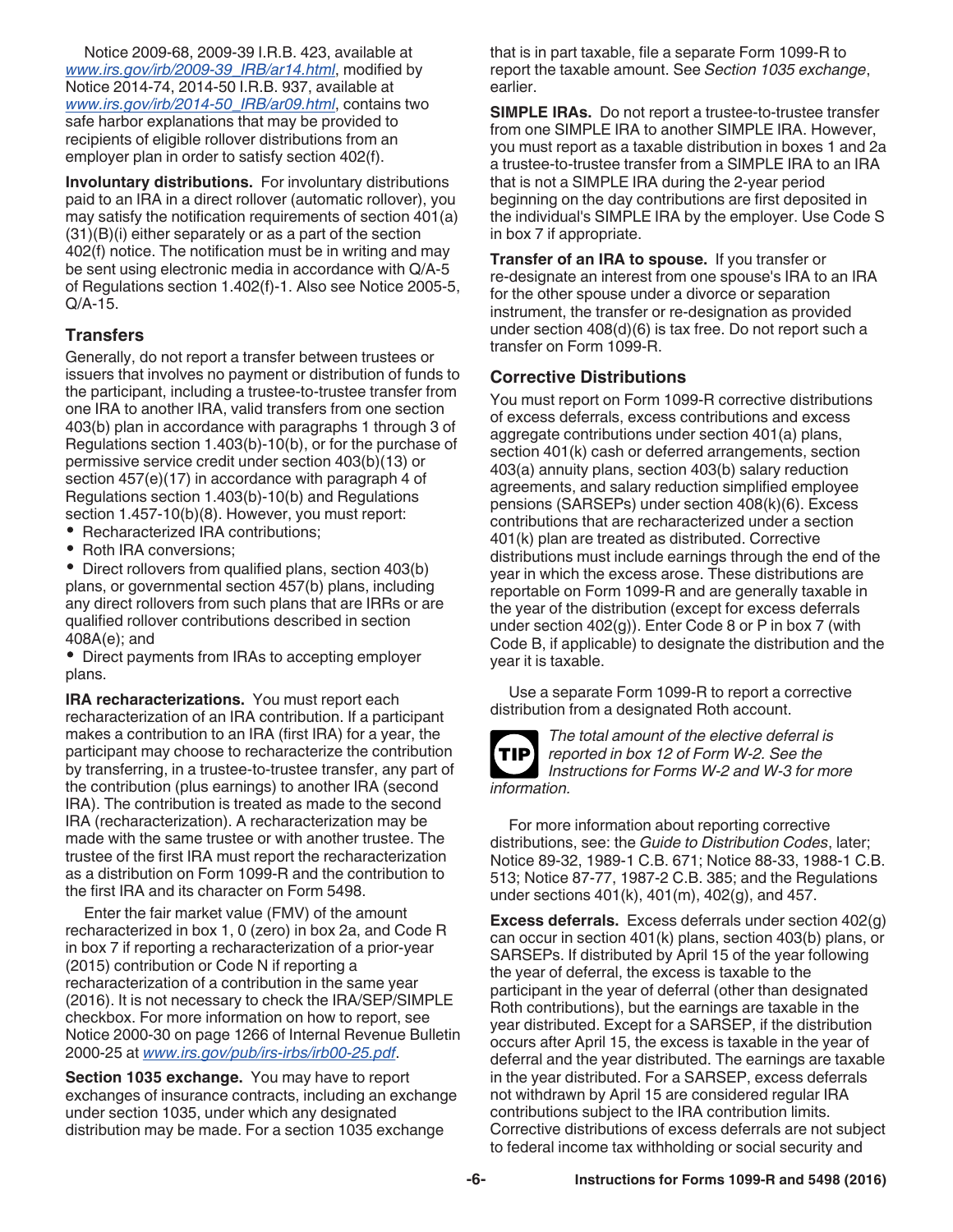Medicare taxes. For losses on excess deferrals, see *Losses* below. See Regulations section 1.457-4(e) for special rules relating to excess deferrals under governmental section 457(b) plans.

**Excess contributions.** Excess contributions can occur in a section 401(k) plan or a SARSEP. All distributions of the excess contributions plus earnings (other than designated Roth contributions), including recharacterized excess contributions, are taxable to the participant in the year of distribution. Report the gross distribution in box 1 of Form 1099-R. In box 2a, enter the excess contribution and earnings distributed less any designated Roth contributions. For a SARSEP, the employer must notify the participant by March 15 of the year after the year the excess contribution was made that the participant must withdraw the excess and earnings. All distributions from a SARSEP are taxable in the year of distribution. An excess contribution not withdrawn by April 15 of the year after the year of notification is considered a regular IRA contribution subject to the IRA contribution limits.



*Regulations have not been updated for SARSEPs.*

**Excess aggregate contributions.** Excess aggregate contributions under section 401(m) can occur in section 401(a), section 401(k), section 403(a), and section 403(b) plans. A corrective distribution of excess aggregate contributions plus earnings is taxable to the participant in the year the distribution was made. Report the gross distribution in box 1 of Form 1099-R. In box 2a, enter the excess and earnings distributed less any after-tax contributions.

**Losses.** If a corrective distribution of an excess deferral is made in a year after the year of deferral and a net loss has been allocated to the excess deferral, report the corrective distribution amount in boxes 1 and 2a of Form 1099-R for the year of the distribution with the appropriate distribution code in box 7. If the excess deferrals consist of designated Roth contributions, report the corrective distribution amount in box 1, 0 (zero) in box 2a, and the appropriate distribution code in box 7. However, taxpayers must include the total amount of the excess deferral (unadjusted for loss) in income in the year of deferral, and they may report a loss on the tax return for the year the corrective distribution is made.

## **Distributions Under Employee Plans Compliance Resolution System (EPCRS)**

The procedure for correcting excess annual additions under section 415 is explained in the latest EPCRS revenue procedure in section 6.06 of Rev. Proc. 2013-12, 2013-4 I.R.B. 313, available at *www.irs.gov/irb/ 2013-04\_IRB/ar06.html*.

Distributions to correct a section 415 failure are not eligible rollover distributions although they are subject to federal income tax withholding under section 3405. They are not subject to social security, Medicare, or Federal Unemployment Tax Act (FUTA) taxes. In addition, such distributions are not subject to the 10% early distribution tax under section 72(t).

You may report the distribution of elective deferrals (other than designated Roth contributions) and employee contributions (and earnings attributable to such elective deferrals and employee contributions) on the same Form 1099-R. However, if you made other distributions during the year, report them on a separate Form 1099-R. Because the distribution of elective deferrals (other than designated Roth contributions) is fully taxable in the year distributed (no part of the distribution is a return of the investment in the contract), report the total amount of the distribution in boxes 1 and 2a. Leave box 5 blank, and enter Code E in box 7. For a return of employee contributions (or designated Roth contributions) plus earnings, enter the gross distribution in box 1, the earnings attributable to the employee contributions (or designated Roth contributions) being returned in box 2a, and the employee contributions (or designated Roth contributions) being returned in box 5. Enter Code E in box 7. For more information, see Rev. Proc. 92-93, 1992-2 C.B. 505.

Similar rules apply to other corrective distributions under EPCRS. Also, special Form 1099-R reporting is available for certain plan loan failures. See section 6.07 of Rev. Proc. 2013-12 for details.

If excess employer contributions (other than elective deferrals), and the earnings on them, under SEP, SARSEP, or SIMPLE IRA plans are returned to an employer (with the participant's consent), enter the gross distribution (excess and earnings) in box 1 and 0 (zero) in box 2a. Enter Code E in box 7.

## **Failing the ADP or ACP Test After a Total Distribution**

If you make a total distribution in 2016 and file a Form 1099-R with the IRS and then discover in 2017 that the plan failed either the section 401(k)(3) actual deferral percentage (ADP) test for 2016 and you compute excess contributions or the section 401(m)(2) actual contribution percentage (ACP) test and you compute excess aggregate contributions, you must recharacterize part of the total distribution as excess contributions or excess aggregate contributions. First, file a CORRECTED Form 1099-R for 2016 for the correct amount of the total distribution (not including the amount recharacterized as excess contributions or excess aggregate contributions). Second, file a new Form 1099-R for 2016 for the excess contributions or excess aggregate contributions and allocable earnings.

To avoid a late filing penalty if the new Form 1099-R is filed after the due date, enter in the bottom margin of Form 1096, Annual Summary and Transmittal of U.S. Information Returns, the words "Filed To Correct Excess Contributions."

You must also issue copies of the Forms 1099-R to the plan participant with an explanation of why these new forms are being issued. ADP and ACP test corrective distributions are exempt from the 10% early distribution tax under section 72(t).

### **Loans Treated as Distributions**

A loan from a qualified plan under section 401(a) or 403(a), from a section 403(b) plan, or from a plan,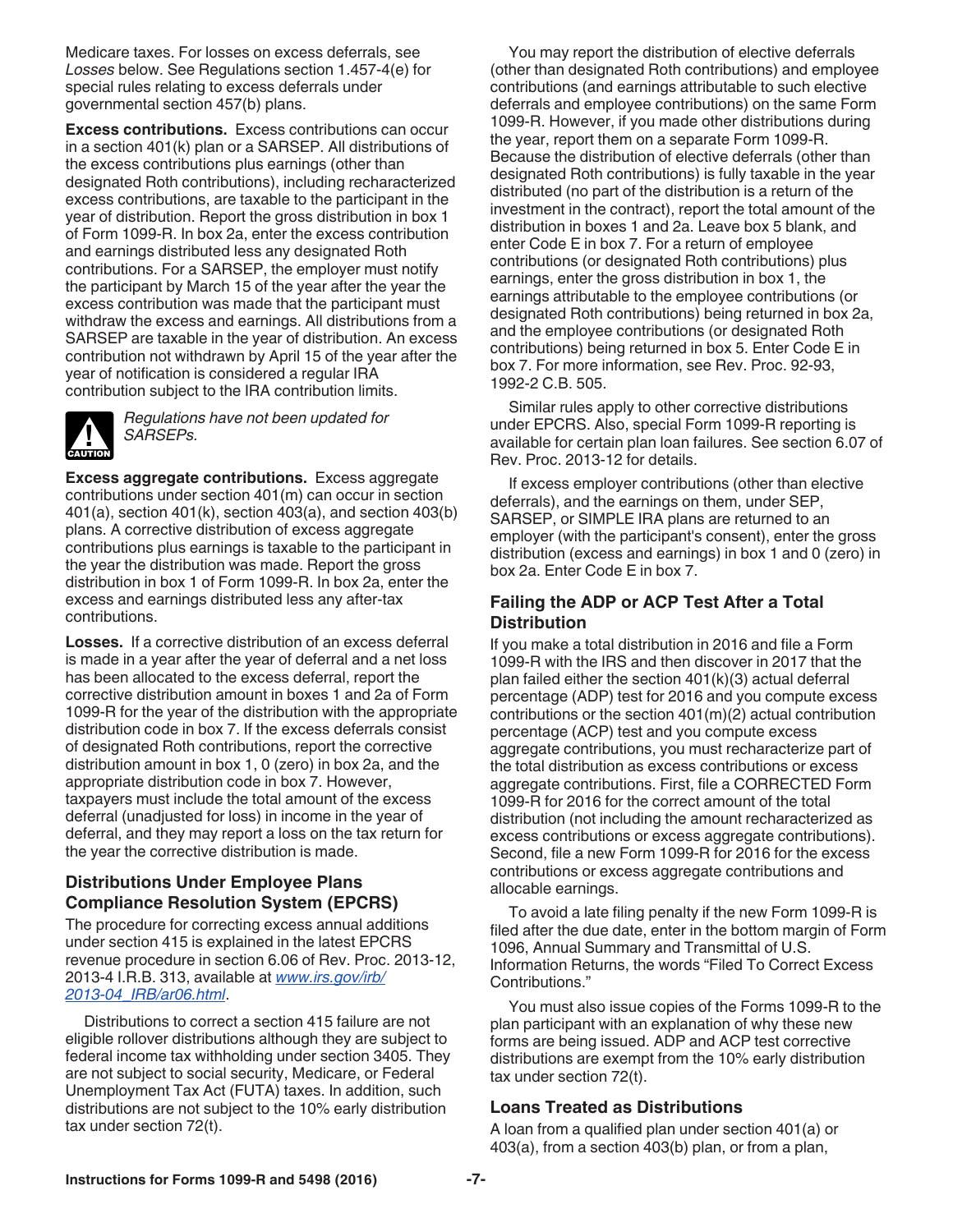whether or not qualified, that is maintained by the United States, a state or political subdivision thereof, or any agency or instrumentality thereof, made to a participant or beneficiary is not treated as a distribution from the plan if the loan satisfies the following requirements.

1. The loan is evidenced by an enforceable agreement.

2. The agreement specifies that the loan must be repaid within 5 years, except for a principal residence.

3. The loan must be repaid in substantially level installments (at least quarterly).

4. The loan amount does not exceed the limits in section 72(p)(2)(A) (maximum limit is equal to the lesser of 50% of the vested account balance or \$50,000).

Certain exceptions, cure periods, and suspension of the repayment schedule may apply.

The loan agreement must specify the amount of the loan, the term of the loan, and the repayment schedule. The agreement may include more than one document.

If a loan fails to satisfy (1), (2), or (3), the balance of the loan is a deemed distribution. The distribution may occur at the time the loan is made or later if the loan is not repaid in accordance with the repayment schedule.

If a loan fails to satisfy (4) at the time the loan is made, the amount that exceeds the amount permitted to be loaned is a deemed distribution.

**Deemed distribution.** If a loan is treated as a deemed distribution, it is reportable on Form 1099-R using the normal taxation rules of section 72, including tax basis rules. The distribution also may be subject to the 10% early distribution tax under section 72(t). It is not eligible to be rolled over to an eligible retirement plan nor is it eligible for the 10-year tax option. On Form 1099-R, complete the appropriate boxes, including boxes 1 and 2a, and enter Code L in box 7. Also, enter Code 1 or Code B, if applicable.

Interest that accrues after the deemed distribution of a loan is not an additional loan, and, therefore, is not reportable on Form 1099-R.

Loans that are treated as deemed distributions or that are actual distributions are subject to federal income tax withholding. If such a distribution occurs after the loan is made, you must withhold only if you distributed cash or property (other than employer securities) at the time of the deemed or actual distribution. See section 72(p), section 72(e)(4)(A), and Regulations section 1.72(p)-1.

**Subsequent repayments.** If a participant makes any cash repayments on a loan that was reported on Form 1099-R as a deemed distribution, the repayments increase the participant's tax basis in the plan as if the repayments were after-tax contributions. However, such repayments are not treated as after-tax contributions for purposes of section 401(m) or 415(c)(2)(B).

For a deemed distribution that was reported on Form 1099-R but was not repaid, the deemed distribution does not increase the participant's basis.

If a participant's accrued benefit is reduced (offset) to repay a loan, the amount of the account balance that is offset against the loan is an actual distribution. Report it as you would any other actual distribution. Do not enter Code L in box 7.

#### **Permissible Withdrawals Under Section 414(w)**

For permissible withdrawals from an eligible automatic contribution arrangement (EACA) under section 414(w):

The distribution (except to the extent the distribution consists of designated Roth contributions) is included in the employee's gross income in the year distributed;

• Report principal and earnings in boxes 1 and 2a except, in the case of a distribution from a designated Roth account, report only earnings in box 2a;

The distribution is not subject to the 10% additional tax under section 72(t), indicated by reporting Code 2 in box 7; and

The distribution must be elected by the employee no later than 90 days after the first default elective contribution under the EACA, as specified in Regulations section 1.414(w)-1(c)(2).

If the distribution is from a designated Roth account, enter Code B as well as Code 2 in box 7.

#### **Corrected Form 1099-R**

If you filed a Form 1099-R with the IRS and later discover that there is an error on it, you must correct it as soon as possible. For example, if you transmit a direct rollover and file a Form 1099-R with the IRS reporting that none of the direct rollover is taxable by entering 0 (zero) in box 2a, and you then discover that part of the direct rollover consists of RMDs under section 401(a)(9), you must file a corrected Form 1099-R reporting the eligible rollover distribution as the direct rollover and file a new Form 1099-R reporting the RMD as if it had been distributed to the participant. See part H in the 2016 General Instructions for Certain Information Returns, or Pub. 1220, if filing electronically.

#### **Filer**

The payer, trustee, or plan administrator must file Form 1099-R using the same name and employer identification number (EIN) used to deposit any tax withheld and to file Form 945, Annual Return of Withheld Federal Income Tax.

#### **Beneficiaries**

If you make a distribution to a beneficiary, trust, or estate, prepare Form 1099-R using the name and TIN of the beneficiary, trust, or estate, not that of the decedent. If there are multiple beneficiaries, report on each Form 1099-R only the amount paid to the beneficiary whose name appears on the Form 1099-R, and enter the percentage in box 9a, if applicable.

**Disclaimers.** A beneficiary may make a qualified disclaimer of all or some of an IRA account balance if the disclaimed amount and income are paid to a new beneficiary or segregated in a separate account. A qualified disclaimer may be made after the beneficiary has previously received the RMD for the year of the decedent's death. For more information, see Rev. Rul. 2005-36, 2005-26 I.R.B. 1368, available at *www.irs.gov/ irb/2005-26\_IRB/ar11.html*.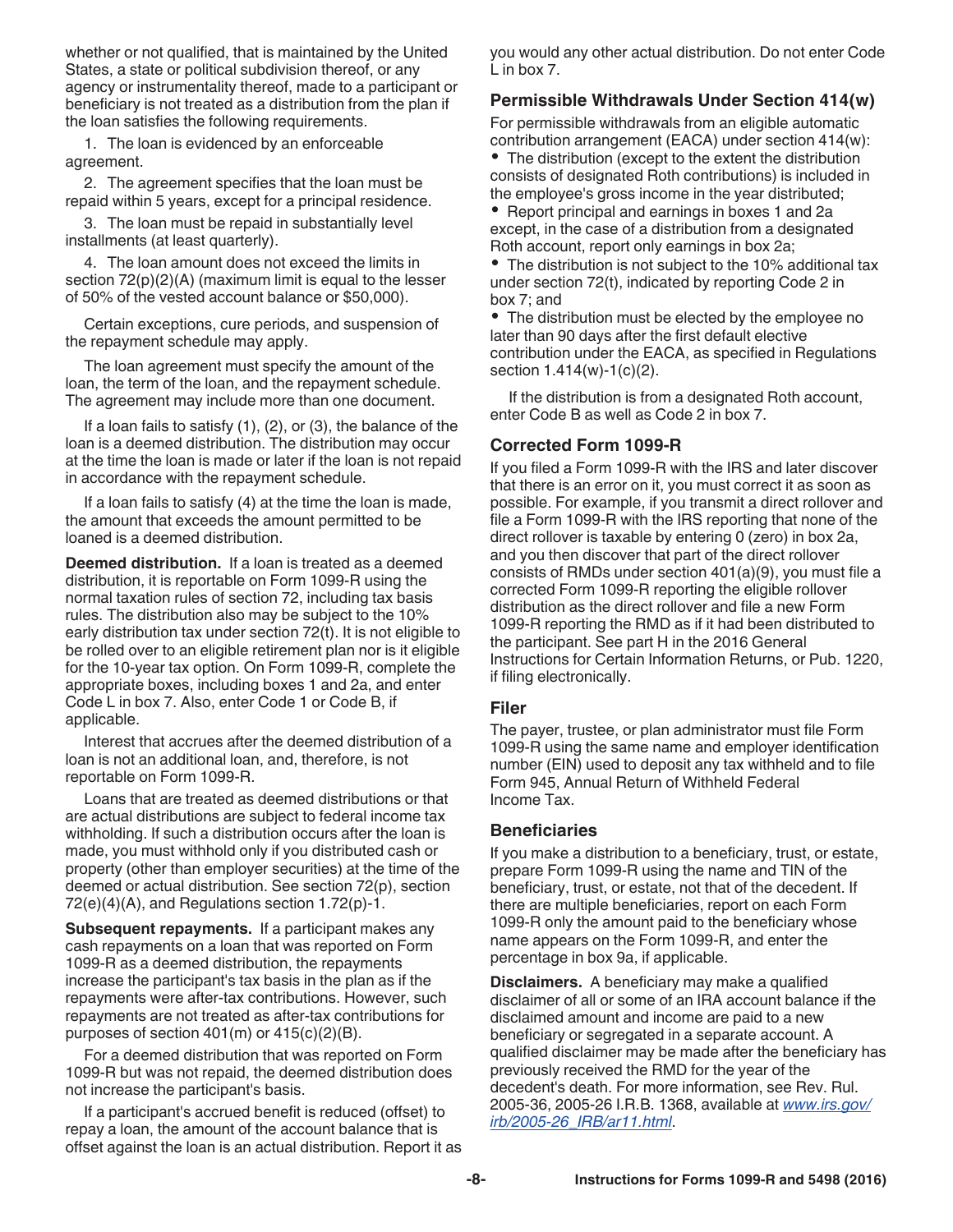## **Alternate Payee Under a Qualified Domestic Relations Order (QDRO)**

Distributions to an alternate payee who is a spouse or former spouse of the employee under a QDRO are reportable on Form 1099-R using the name and TIN of the alternate payee. If the alternate payee under a QDRO is a nonspouse, enter the name and TIN of the employee. However, this rule does not apply to IRAs; see *Transfer of an IRA to spouse*, earlier.

### **Nonresident Aliens**

If income tax is withheld under section 3405 on any distribution to a nonresident alien, report the distribution and withholding on Form 1099-R. Also file Form 945 to report the withholding. See the Presumption Rules in part S of the 2016 General Instructions for Certain Information Returns.

However, any payments to a nonresident alien from any trust under section 401(a), any annuity plan under section 403(a), any annuity, custodial account, or retirement income account under section 403(b), or any IRA account under section 408(a) or (b) are subject to withholding under section 1441, unless there is an exception under a tax treaty. Report the distribution and withholding on Form 1042, Annual Withholding Tax Return for U.S. Source Income of Foreign Persons, and Form 1042-S, Foreign Person's U.S. Source Income Subject to Withholding.

For guidance regarding covered expatriates, see Notice 2009-85, 2009-45 I.R.B. 598, available at *www.irs.gov/irb/2009-45\_IRB/ar10.html*.

### **Statements to Recipients**

If you are required to file Form 1099-R, you must furnish a statement to the recipient. For more information about the requirement to furnish a statement to each recipient, see part M in the 2016 General Instructions for Certain Information Returns.

**Truncating recipient's identification number on payee statements.** Pursuant to Treasury Regulations section 301.6109-4, all filers of Form 1099-R may truncate a recipient's identification number (social security number (SSN), individual taxpayer identification number (ITIN), adoption taxpayer identification number (ATIN), or employer identification number (EIN)) on payee statements. Truncation is not allowed on any documents the filer files with the IRS. See part J in the 2016 General Instructions for Certain Information Returns, for more information.



*Do not enter a negative amount in any box on Form 1099-R.*

# **FATCA Filing Requirement Check Box**

Check the box if you are an FFI reporting a cash value insurance contract or annuity contract that is a U.S. account in a manner similar to that required under section 6047(d). See Regulations section 1.1471-4(d)(5)(i)(B) for this election. In addition, check the box if you are a U.S. payer that is reporting on Form 1099-R as part of satisfying your requirement to report with respect to a U.S. account for chapter 4 purposes as described in Regulations section 1.1471-4(d)(2)(iii)(A).

## **Account Number**

The account number is required if you have multiple accounts for a recipient for whom you are filing more than one Form 1099-R.

The account number is also required if you check the "FATCA filing requirement" box. See *FATCA Filing Requirement Check Box*, earlier.

Additionally, the IRS encourages you to designate an account number for all Forms 1099-R that you file. See part L in the 2016 General Instructions for Certain Information Returns.

### **Box 1. Gross Distribution**

Enter the total amount of the distribution before income tax or other deductions were withheld. Include direct rollovers, IRA direct payments to accepting employer plans, premiums paid by a trustee or custodian for the cost of current life or other insurance protection, including a recharacterization and a Roth IRA conversion. Also include in this box distributions to plan participants from governmental section 457(b) plans. However, in the case of a distribution by a trust representing certificates of deposit (CDs) redeemed early, report the net amount distributed. Also, see *Box 6*, later.

Include in this box the value of U.S. Savings Bonds distributed from a plan. Enter the appropriate taxable amount in box 2a. Furnish a statement to the plan participant showing the value of each bond at the time of distribution. This will provide him or her with the information necessary to figure the interest income on each bond when it is redeemed.

Include in box 1 amounts distributed from a qualified retirement plan for which the recipient elects to pay health insurance premiums under a cafeteria plan or that are paid directly to reimburse medical care expenses incurred by the recipient (see Rev. Rul. 2003-62 on page 1034 of Internal Revenue Bulletin 2003-25 at *www.irs.gov/pub/irsirbs/irb03-25.pdf*). Also include this amount in box 2a.

Include in box 1 charges or payments for qualified long-term care insurance contracts under combined arrangements. Enter Code W in box 7.

In addition to reporting distributions to beneficiaries of deceased employees, report here any death benefit payments made by employers that are not made as part of a pension, profit-sharing, or retirement plan. Also enter these amounts in box 2a; enter Code 4 in box 7.



*Do not report accelerated death benefits on Form 1099-R. Report them on Form 1099-LTC,*  **Long-Term Care and Accelerated**<br> **CAUTION** *Death Benefits.*

For section 1035 exchanges that are reportable on Form 1099-R, enter the total value of the contract in box 1, 0 (zero) in box 2a, the total premiums paid in box 5, and Code 6 in box 7.

**Designated Roth account distributions.** If you are making a distribution from a designated Roth account,

### **Instructions for Forms 1099-R and 5498 (2016) -9-**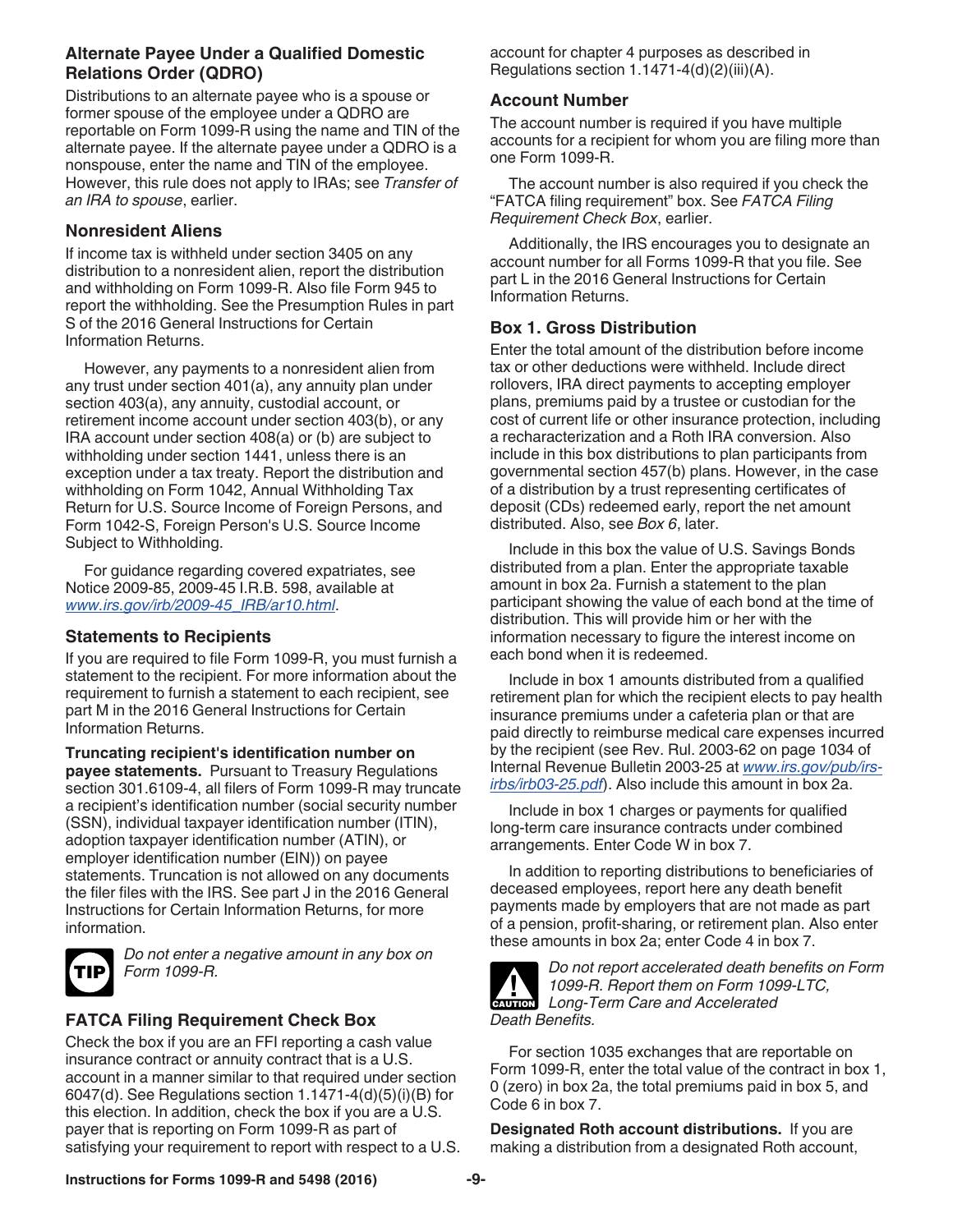enter the gross distribution in box 1, the taxable portion of the distribution in box 2a, the basis included in the distributed amount in box 5, any amount allocable to an IRR made within the previous 5 years (unless an exception to section 72(t) applies) in box 10, and the first year of the 5-taxable-year period for determining qualified distributions in box 11. Also, enter the applicable code(s) in box 7.

**Employer securities and other property.** If you distribute employer securities or other property, include in box 1 the FMV of the securities or other property on the date of distribution. If there is a loss, see *Losses*, later.

If you are distributing worthless property only, you are not required to file Form 1099-R. However, you may file and enter 0 (zero) in boxes 1 and 2a and any after-tax employee contributions or designated Roth contributions in box 5.

**Charitable gift annuities.** If cash or capital gain property is donated in exchange for a charitable gift annuity, report the total amount distributed during the year in box 1. See *Charitable gift annuities* under *Box 3*, later.

**FFIs reporting in a manner similar to section 6047(d).**  If you are a participating FFI electing to report with respect

to a cash value insurance contract or annuity contract that is a U.S. account held by a specified U.S. person in a manner similar to section 6047(d), include in box 1 any amount paid under the contract during the reporting period (that is, the calendar year or the year ending on the most recent contract anniversary date).

*Do not report the account balance or value (as of the end of the reporting period) in box 1.*  **Participating FFIs reporting in a manner similar to Participating FFIs reporting in a manner similar to** *section 6047(d) should check the* Recent Developments *section for Form 1099-R at www.irs.gov/form1099r before filing for 2016.*

## **Box 2a. Taxable Amount**

*When determining the taxable amount to be entered in box 2a, do not reduce the taxable*  **and a** amount by any portion of the \$3,000 exclusion for **caution** *which the participant may be eligible as a payment of qualified health and long-term care insurance premiums for retired public safety officers under section 402(l).*

Generally, you must enter the taxable amount in box 2a. However, if you are unable to reasonably obtain the data needed to compute the taxable amount, leave this box blank. Do not enter excludable or tax-deferred amounts reportable in boxes 5, 6, and 8. Enter 0 (zero) in box 2a for:

A direct rollover (other than an IRR) from a qualified plan, a section 403(b) plan, or a governmental section 457(b) plan to another such plan or to a traditional IRA;

A direct rollover from a designated Roth account to a Roth IRA;

A traditional, SEP, or SIMPLE IRA directly transferred to an accepting employer plan;

• An IRA recharacterization;

A nontaxable section 1035 exchange of life insurance, annuity, endowment or long-term care insurance contracts; or

A nontaxable charge or payment, for the purchase of a qualified long-term care insurance contract, against the cash value of an annuity contract or the cash surrender value of a life insurance contract.

**Annuity starting date in 1998 or later.** If you made annuity payments from a qualified plan under section 401(a), 403(a), or 403(b) and the annuity starting date is in 1998 or later, you must use the simplified method under section 72(d)(1) to figure the taxable amount. Under this method, the expected number of payments you use to figure the taxable amount depends on whether the payments are based on the life of one or more than one person. See Notice 98-2, 1998-1 C.B. 266, and Pub. 575, Pension and Annuity Income, to help you figure the taxable amount to enter in box 2a.

**Annuity starting date after November 18, 1996, and before 1998.** Under the simplified method for figuring the taxable amount, the expected number of payments is based only on the primary annuitant's age on the annuity starting date. See Notice 98-2.

**Annuity starting date before November 19, 1996.** If you properly used the rules in effect before November 19, 1996, for annuities that started before that date, continue to report using those rules. No changes are necessary.

**Corrective distributions.** Enter in box 2a the amount of excess deferrals, excess contributions, or excess aggregate contributions (other than employee contributions or designated Roth contributions). See *Corrective Distributions*, earlier.

**Cost of current life insurance protection.** Include current life insurance protection costs (net premium costs) that were reported in box 1. However, do not report these costs and a distribution on the same Form 1099-R. Use a separate Form 1099-R for each. For the cost of current life insurance protection, enter Code 9 in box 7.

**DVECs.** Include DVEC distributions in this box. Also see *Deductible Voluntary Employee Contributions (DVECs)*, earlier.

**Designated Roth account.** Generally, a distribution from a designated Roth account that is not a qualified distribution is taxable to the recipient under section 402 in the case of a plan qualified under section 401(a), under section 403(b)(1) in the case of a section 403(b) plan, and under section 457(a)(1)(A) in the case of a governmental section 457(b) plan. For purposes of section 72, designated Roth contributions are treated as employer contributions as described in section 72(f)(1) (that is, as includible in the participant's gross income).

*Examples.* Participant A received a nonqualified distribution of \$5,000 from the participant's designated Roth account. Immediately before the distribution, the participant's account balance was \$10,000, consisting of \$9,400 of designated Roth contributions and \$600 of earnings. The taxable amount of the \$5,000 distribution is \$300 (\$600/\$10,000 x \$5,000). The nontaxable portion of the distribution is \$4,700 (\$9,400/\$10,000 x \$5,000). The issuer would report on Form 1099-R:

- Box 1, \$5,000 as the gross distribution;
- Box 2a, \$300 as the taxable amount;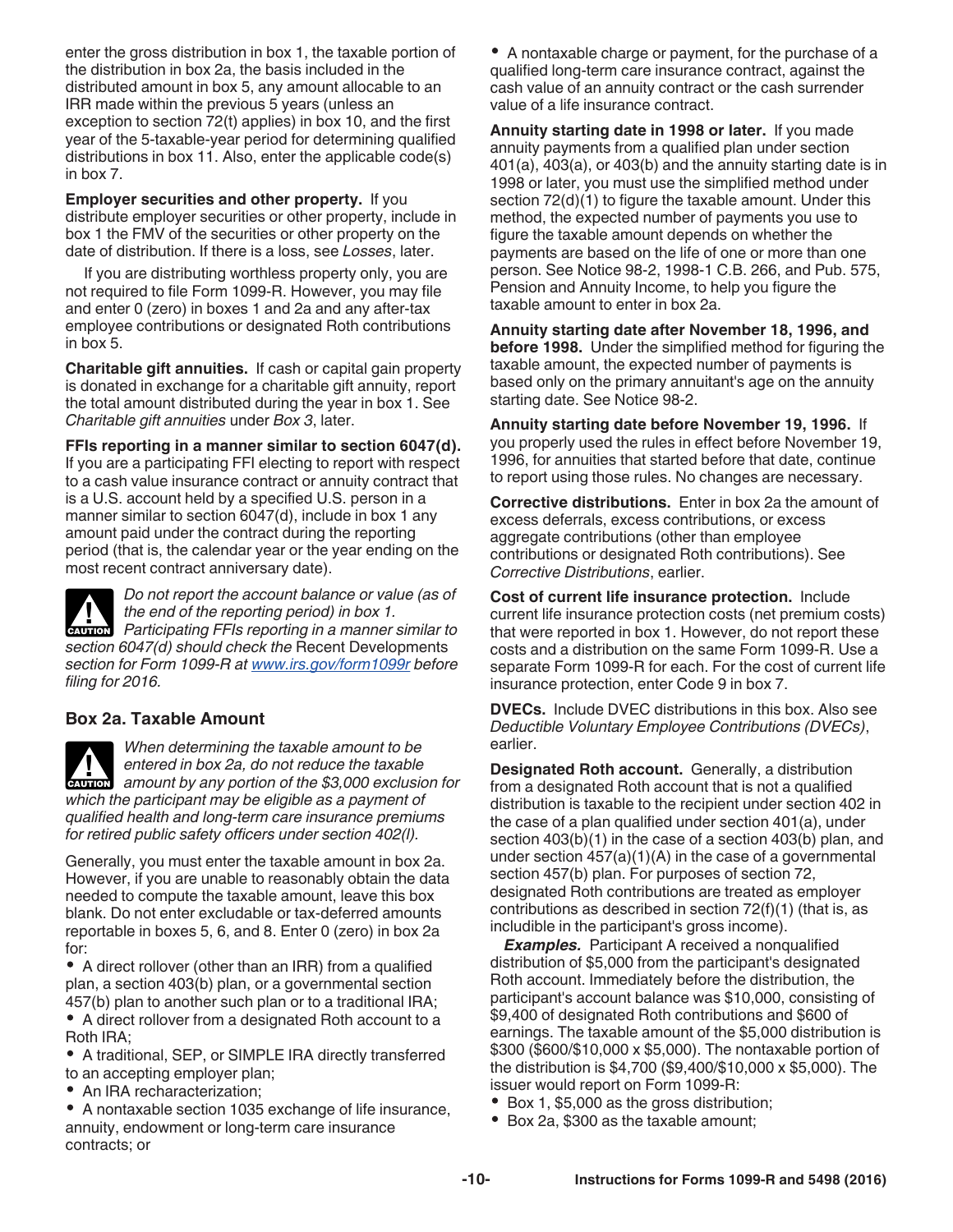$\bullet$  Box 4, \$60 (\$300 x 20%) as the withholding on the earnings portion of the distribution;

Box 5, \$4,700 as the designated Roth contribution basis (nontaxable amount);

- Box 7, Code B; and
- The first year of the 5-taxable-year period in box 11.

Using the same facts as in the example above, except that the distribution was a direct rollover to a Roth IRA, the issuer would report on Form 1099-R:

- Box 1, \$5,000 as the gross distribution;
- Box 2a, 0 (zero) as the taxable amount;
- Box 4, no entry;

Box 5, \$4,700 as the designated Roth contribution basis (nontaxable amount);

- Box 7, Code H; and
- The first year of the 5-taxable-year period in box 11.

**Losses.** If a distribution is a loss, do not enter a negative amount in this box. For example, if an employee's 401(k) account balance, consisting solely of stock, is distributed but the value is less than the employee's remaining after-tax contributions or designated Roth contributions, enter the value of the stock in box 1, leave box 2a blank, and enter the employee's contributions or designated Roth contributions in box 5.

For a plan with no after-tax contributions or designated Roth contributions, even though the value of the account may have decreased, there is no loss for reporting purposes. Therefore, if there are no employer securities distributed, show the actual cash and/or FMV of property distributed in boxes 1 and 2a, and make no entry in box 5. If only employer securities are distributed, show the FMV of the securities in boxes 1 and 2a and make no entry in box 5 or 6. If both employer securities and cash or other property are distributed, show the actual cash and/or FMV of the property (including employer securities) distributed in box 1, the gross less any NUA on employer securities in box 2a, no entry in box 5, and any NUA in box 6.

**Roth IRA.** For a distribution from a Roth IRA, report the total distribution in box 1 and leave box 2a blank except in the case of an IRA revocation or account closure and a recharacterization, earlier. Use Code J, Q, or T as appropriate in box 7. Use Code 8 or P, if applicable, in box 7 with Code J. Do not combine Code Q or T with any other codes.

However, for the distribution of excess Roth IRA contributions, report the gross distribution in box 1 and only the earnings in box 2a. Enter Code J and Code 8 or P in box 7.

**Roth IRA conversions.** Report the total amount converted from a traditional IRA, SEP IRA, or SIMPLE IRA to a Roth IRA in box 2a. Check the "Taxable amount not determined" box in box 2b. A conversion is considered a distribution and must be reported even if it is with the same trustee and even if the conversion is done by a trustee-to-trustee transfer. When an individual retirement annuity described in section 408(b) is converted to a Roth IRA, the amount that is treated as distributed is the FMV of the annuity contract on the date the annuity contract is converted. This rule also applies when a traditional IRA holds an annuity contract as an account asset and the traditional IRA is converted to a Roth IRA. Determining the

FMV of an individual retirement annuity issued by a company regularly engaged in the selling of contracts depends on the timing of the conversion as outlined in Q/ A-14 of Regulations section 1.408A-4.

For a Roth IRA conversion, use Code 2 in box 7 if the participant is under age 59**<sup>1</sup> <sup>2</sup>** or Code 7 if the participant is at least age 59**<sup>1</sup> <sup>2</sup>**. Also check the IRA/SEP/SIMPLE box in box 7.

**Traditional, SEP, or SIMPLE IRA.** Generally, you are not required to compute the taxable amount of a traditional, SEP, or SIMPLE IRA nor designate whether any part of a distribution is a return of basis attributable to nondeductible contributions. Therefore, except as provided below or elsewhere in these instructions, report the total amount distributed from a traditional, SEP, or SIMPLE IRA in box 2a. This will be the same amount reported in box 1. Check the "Taxable amount not determined" box in box 2b.

For a distribution by a trust representing CDs redeemed early, report the net amount distributed. Do not include any amount paid for IRA insurance protection in this box.

• For a distribution of contributions plus earnings from an IRA before the due date of the return under section 408(d) (4), report the gross distribution in box 1, only the earnings in box 2a, and enter Code 8 or P, whichever is applicable, in box 7. Enter Code 1 or 4 also, if applicable.

For a distribution of excess contributions without earnings after the due date of the individual's return under section 408(d)(5), leave box 2a blank, and check the "Taxable amount not determined" box in box 2b. Use Code 1 or 7 in box 7 depending on the age of the participant.

For an amount in a traditional IRA or a SEP IRA paid directly to an accepting employer plan, or an amount in a SIMPLE IRA paid directly to an accepting employer plan after the 2-year period (see section 72(t)(6)), enter the gross amount in box 1, 0 (zero) in box 2a, and Code G in box 7.

### **Box 2b. Taxable Amount Not Determined**

Enter an "X" in this box if you are unable to reasonably obtain the data needed to compute the taxable amount.

In addition, enter an "X" in this box if you are an FFI reporting in box 1 to satisfy your chapter 4 reporting requirement under the election described in Regulations section 1.1471-4(d)(5)(i)(B).

If you check this box, leave box 2a blank; but see *Traditional, SEP, or SIMPLE IRA* on this page. Except for IRAs, make every effort to compute the taxable amount.

#### **Box 2b. Total Distribution**

Enter an "X" in this box only if the payment shown in box 1 is a total distribution. A total distribution is one or more distributions within 1 tax year in which the entire balance of the account is distributed. If periodic or installment payments are made, mark this box in the year the final payment is made.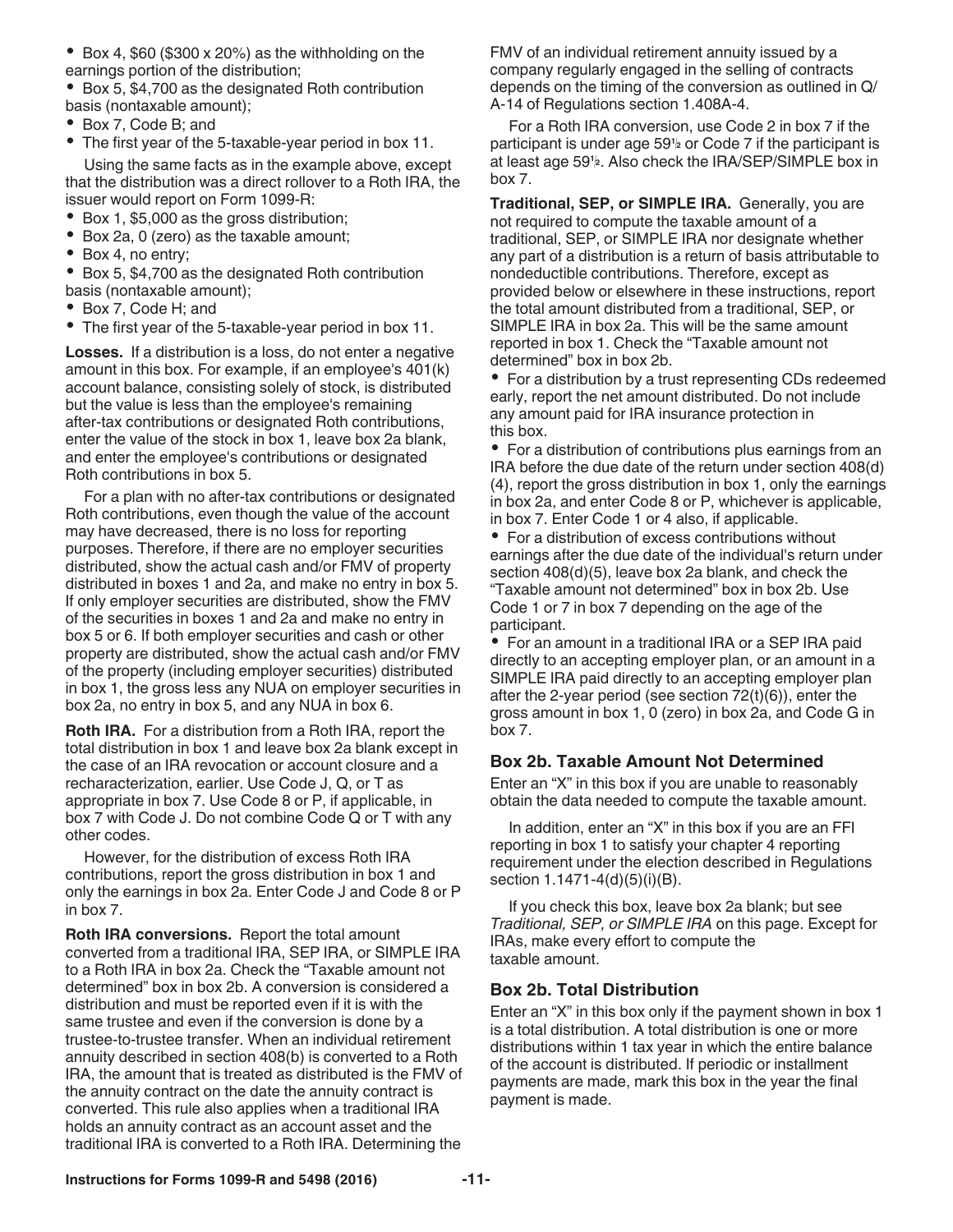## **Box 3. Capital Gain (Included in Box 2a)**

If any amount is taxable as a capital gain, report it in box 3.

**Charitable gift annuities.** Report in box 3 any amount from a charitable gift annuity that is taxable as a capital gain. Report in box 1 the total amount distributed during the year. Report in box 2a the taxable amount. Advise the annuity recipient of any amount in box 3 subject to the 28% rate gain for collectibles and any unrecaptured section 1250 gain. Report in box 5 any nontaxable amount. Enter Code F in box 7. See Regulations section 1.1011-2(c), Example 8.

#### **Special rule for participants born before January 2, 1936 (or their beneficiaries).** For lump-sum

distributions from qualified plans only, enter the amount in box 2a eligible for the capital gain election under section 1122(h)(3) of the Tax Reform Act of 1986 and section 641(f)(3) of the Economic Growth and Tax Relief Reconciliation Act of 2001. Enter the full amount eligible for the capital gain election. You should not complete this box for a direct rollover.

To compute the months of an employee's active participation before 1974, count as 12 months any part of a calendar year in which an employee actively participated under the plan; for active participation after 1973, count as 1 month any part of a month in which the employee actively participated under the plan. See the *Example* below.

Active participation begins with the first month in which an employee became a participant under the plan and ends with the earliest of:

The month in which the employee received a lump-sum distribution under the plan;

For an employee, other than a self-employed person or owner-employee, the month in which the employee separates from service;

The month in which the employee dies; or

For a self-employed person or owner-employee, the first month in which the employee becomes disabled within the meaning of section 72(m)(7).

#### **Method for Computing Amount Eligible for Capital Gain Election** (See **Box 3.**)

#### **Step 1. Total Taxable Amount**

| A. Total distribution                          |             |              |
|------------------------------------------------|-------------|--------------|
| B. Less:                                       |             |              |
| 1. Current actuarial value of any annuity      | <b>XXXX</b> |              |
| 2. Employee contributions or designated Roth   |             |              |
| contributions (minus any amounts previously    |             |              |
| distributed that were not includible in the    |             |              |
| employee's gross income)                       | <b>XXXX</b> |              |
| 3. Net unrealized appreciation in the value of |             |              |
| any employer securities that was a part of the |             |              |
| lump-sum distribution.                         | <b>XXXX</b> |              |
| C. Total of lines 1 through 3                  |             | <b>XXXXX</b> |
| D. Total taxable amount. Subtract line C from  |             | XXXXX        |
| line A.                                        |             |              |
|                                                |             |              |

#### **Step 2. Capital Gain**

| Total taxable<br>amount<br>Line D | x | Months of active<br>participation before 1974 | $=$ Capital gain |
|-----------------------------------|---|-----------------------------------------------|------------------|
|                                   |   | Total months of active<br>participation       |                  |

# **Box 4. Federal Income Tax Withheld**

Enter any federal income tax withheld. This withholding under section 3405 is subject to deposit rules and the withholding tax return is Form 945. Backup withholding does not apply. See Pub. 15-A, Employer's Supplemental Tax Guide, and the Instructions for Form 945 for more withholding information.

Even though you may be using Code 1 in box 7 to designate an early distribution subject to the 10% additional tax specified in section 72(q), (t), or (v), you are not required to withhold that tax.

*The amount withheld cannot be more than the sum of the cash and the FMV of property (excluding employer securities) received in the distribution. If a distribution consists solely of employer securities and cash (\$200 or less) in lieu of fractional shares, no withholding is required.* **TIP**

To determine your withholding requirements for any designated distribution under section 3405, you must first determine whether the distribution is an eligible rollover distribution. See *Direct Rollovers*, earlier, for a discussion of eligible rollover distributions. If the distribution is not an eligible rollover distribution, the rules for periodic payments or nonperiodic distributions apply. For purposes of withholding, distributions from any IRA are not eligible rollover distributions.

**Eligible rollover distribution; 20% withholding.** If an eligible rollover distribution is paid directly to an eligible retirement plan in a direct rollover, do not withhold federal income tax. If any part of an eligible rollover distribution is not a direct rollover, you must withhold 20% of the part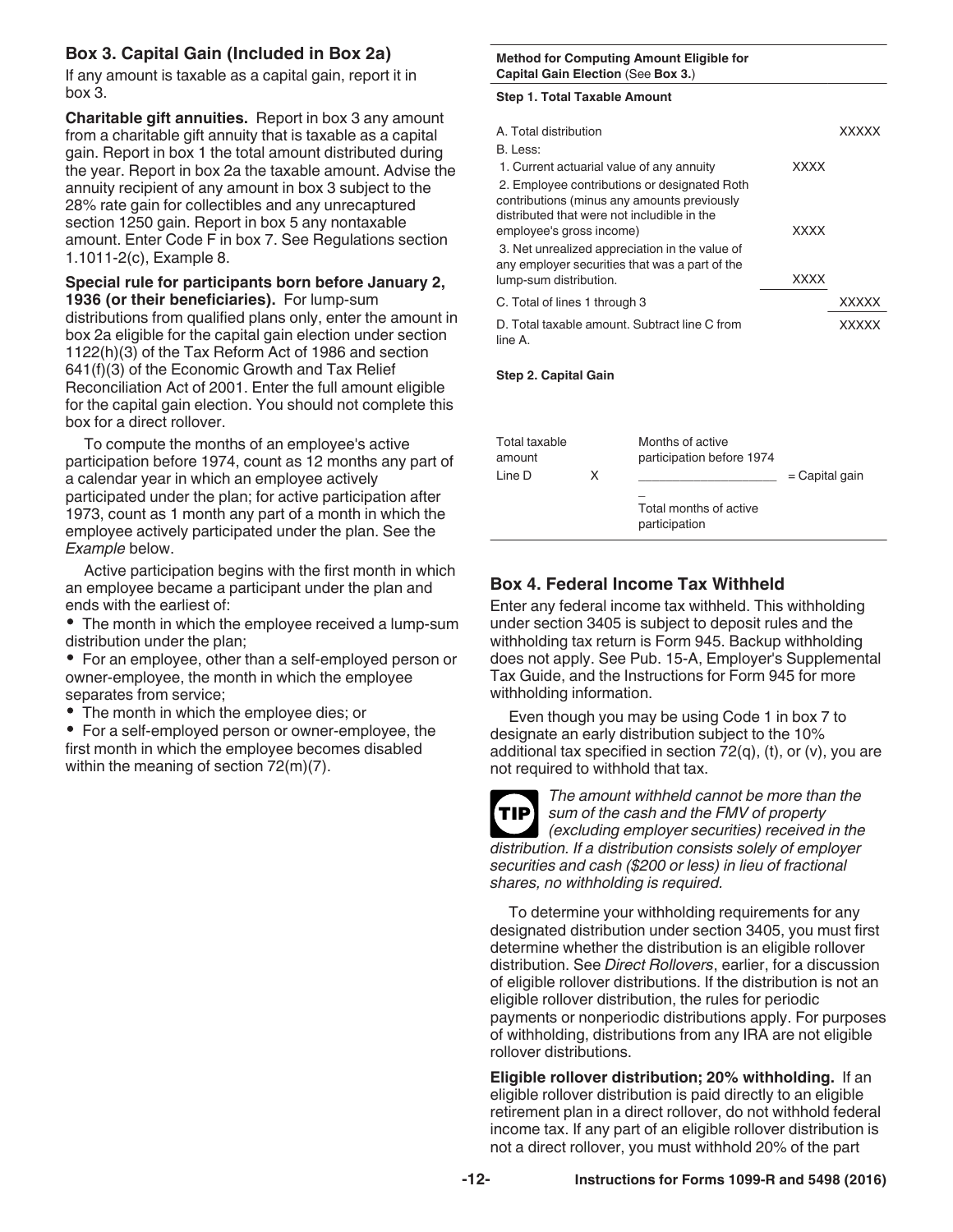that is paid to the recipient and includible in gross income. This includes the earnings portion of any nonqualified designated Roth account distribution that is not directly rolled over. The recipient cannot claim exemption from the 20% withholding but may ask to have additional amounts withheld on Form W-4P, Withholding Certificate for Pension or Annuity Payments. If the recipient is not asking that additional amounts be withheld, Form W-4P is not required for an eligible rollover distribution because 20% withholding is mandatory.

Employer securities and plan loan offset amounts that are part of an eligible rollover distribution must be included in the amount multiplied by 20%. However, the actual amount to be withheld cannot be more than the sum of the cash and the FMV of property (excluding employer securities and plan loan offset amounts). For example, if the only part of an eligible rollover distribution that is not a direct rollover is employer securities or a plan loan offset amount, no withholding is required. However, unless otherwise exempt, any cash that is paid in the distribution must be used to satisfy the withholding on the employer securities or plan loan offset amount.

Depending on the type of plan or arrangement, the payer or, in some cases, the plan administrator is required to withhold 20% of eligible rollover distributions from a qualified plan's distributed annuity and on eligible rollover distributions from a governmental section 457(b) plan. For additional information, see section 3405(d) and Regulations sections 35.3405-1T, A-13; and 31.3405(c)-1, Q/A 4 and 5. For governmental section 457(b) plans only, see Notice 2003-20.

Any NUA excludable from gross income under section 402(e)(4) is not included in the amount of any eligible rollover distribution that is subject to 20% withholding.

You are not required to withhold 20% of an eligible rollover distribution that, when aggregated with other eligible rollover distributions made to one person during the year, is less than \$200.

**IRAs.** The 20% withholding does not apply to distributions from any IRA, but withholding does apply to IRAs under the rules for periodic payments and nonperiodic distributions. For withholding, assume that the entire amount of a distribution from an IRA other than a Roth IRA is taxable (except for the distribution of contributions under section 408(d)(4), in which only the earnings are taxable, and section 408(d)(5), as applicable). Generally, Roth IRA distributions are not subject to withholding except on the earnings portion of excess contributions distributed under section 408(d)(4).

An IRA recharacterization is not subject to income tax withholding.

**Periodic payments.** For periodic payments that are not eligible rollover distributions, withhold on the taxable part as though the periodic payments were wages, based on the recipient's Form W-4P. The recipient may request additional withholding on Form W-4P or claim exemption from withholding. If a recipient does not submit a Form W-4P, withhold by treating the recipient as married with three withholding allowances. See Circular E, Employer's Tax Guide (Pub. 15), for wage withholding tables.



*Rather than Form W-4P, military retirees should give you Form W-4, Employee's Withholding Allowance Certificate.*

**Nonperiodic distributions.** Withhold 10% of the taxable part of a nonperiodic distribution that is not an eligible rollover distribution. In most cases, designated distributions from any IRA are treated as nonperiodic distributions subject to withholding at the 10% rate even if the distributions are paid over a periodic basis. See Regulations section 35.3405-1T, Q/A F-15. The recipient may request additional withholding on Form W-4P or claim exemption from withholding.

**Failure to provide TIN.** For periodic payments and nonperiodic distributions, if a payee fails to furnish his or her correct TIN to you in the manner required, or if the IRS notifies you before any distribution that the TIN furnished is incorrect, a payee cannot claim exemption from withholding. For periodic payments, withhold as if the payee was single claiming no withholding allowances. For nonperiodic payments, withhold 10%. Backup withholding does not apply.

### **Box 5. Employee Contributions/Designated Roth Contributions or Insurance Premiums**

Enter the employee's contributions, designated Roth contributions, or insurance premiums that the employee may recover tax free this year (even if they exceed the box 1 amount). The entry in box 5 may include any of the following: (a) designated Roth contributions or contributions actually made on behalf of the employee over the years under the plan that were required to be included in the income of the employee when contributed (after-tax contributions), (b) contributions made by the employer but considered to have been contributed by the employee under section 72(f), (c) the accumulated cost of premiums paid for life insurance protection taxable to the employee in previous years and in the current year under Regulations section 1.72-16 (cost of current life insurance protection) (only if the life insurance contract itself is distributed), and (d) premiums paid on commercial annuities. Do not include any DVECs, elective deferrals, or any contribution to a retirement plan that was not an after-tax contribution.

Generally, for qualified plans, section 403(b) plans, and nonqualified commercial annuities, enter in box 5 the employee contributions or insurance premiums recovered tax free during the year based on the method you used to determine the taxable amount to be entered in box 2a. On a separate Form 1099-R, include the portion of the employee's basis that has been distributed from a designated Roth account. See the *Examples* in the instructions for box 2a, earlier.

If periodic payments began before 1993, you are not required to, but you are encouraged to, report in box 5.

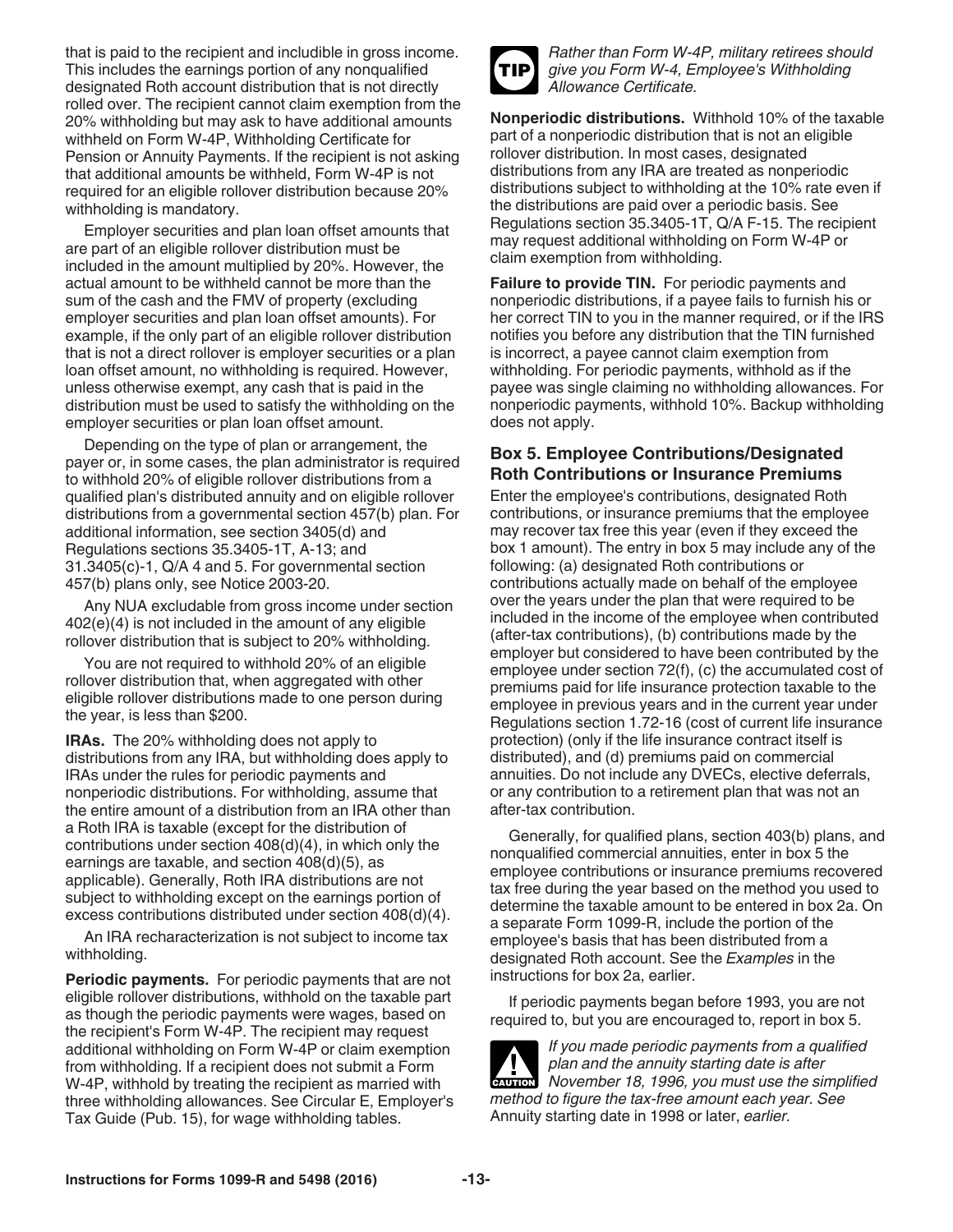If a total distribution is made, the total employee contributions or insurance premiums available to be recovered tax free must be shown only in box 5. If any previous distributions were made, any amount recovered tax free in prior years must not appear in box 5.

If you are unable to reasonably obtain the data necessary to compute the taxable amount, leave boxes 2a and 5 blank, and check the first box in box 2b.

For more information, see Rev. Proc. 92-86, 1992-2 C.B. 495 and section 72(d).

For reporting charitable gift annuities, see *Charitable gift annuities*, earlier.

#### **Box 6. Net Unrealized Appreciation (NUA) in Employer's Securities**

Use this box if a distribution from a qualified plan (except a qualified distribution from a designated Roth account) includes securities of the employer corporation (or a subsidiary or parent corporation) and you can compute the NUA in the employer's securities. Enter all the NUA in employer securities if this is a lump-sum distribution. If this is not a lump-sum distribution, enter only the NUA in employer securities attributable to employee contributions. See Regulations section 1.402(a)-1(b) for the determination of the NUA. Also see Notice 89-25, Q/ A-1, 1989-1 C.B. 662. Include the NUA in box 1 but not in box 2a except in the case of a direct rollover to a Roth IRA (see Notice 2009-75, Q/A 1). You do not have to complete this box for a direct rollover.

## **Box 7. Distribution Code(s)**

Enter an "X" in the IRA/SEP/SIMPLE checkbox if the distribution is from a traditional IRA, SEP IRA, or SIMPLE IRA. Do not check the box for a distribution from a Roth IRA or for an IRA recharacterization.

**Enter the appropriate code(s) in box 7.** Use the *Guide to Distribution Codes*, later, to determine the appropriate code(s) to enter in box 7 for any amounts reported on Form 1099-R. Read the codes carefully and enter them accurately because the IRS uses the codes to help determine whether the recipient has properly reported the distribution. If the codes you enter are incorrect, the IRS may improperly propose changes to the recipient's taxes.

When applicable, enter a numeric and an alpha code. For example, when using Code P for a traditional IRA distribution under section 408(d)(4), you must also enter Code 1, if it applies. For a normal distribution from a qualified plan that qualifies for the 10-year tax option, enter Codes 7 and A. For a direct rollover to an IRA or a qualified plan for the surviving spouse of a deceased participant, or on behalf of a nonspouse designated beneficiary, enter Codes 4 and G (Codes 4 and H if from a designated Roth account to a Roth IRA). If two or more distribution codes are not valid combinations, you must file more than one Form 1099-R.

*Enter a maximum of two alpha/numeric codes in box 7. See the* Guide to Distribution Codes*, later, for allowable combinations. Only three numeric for allowable combinations. Only three numeric combinations are permitted on one Form 1099-R: Codes 8 and 1, 8 and 2, or 8 and 4. If two or more other numeric codes are applicable, you must file more than one Form* 

*1099-R. For example, if part of a distribution is premature (Code 1) and part is not (Code 7), file one Form 1099-R for the part to which Code 1 applies and another Form 1099-R for the part to which Code 7 applies. In addition, for the distribution of excess deferrals, parts of the distribution may be taxable in 2 different years. File separate Forms 1099-R using Code 8 or P to indicate the year the amount is taxable.*

Even if the employee/taxpayer is age 59**<sup>1</sup> <sup>2</sup>** or over, use Code 1 if a series of substantially equal periodic payments was modified within 5 years of the date of the first payment (within the meaning of section  $72(q)(3)$  or  $(t)(4)$ ), if you have been reporting distributions in previous years using Code 2.

For example, Mr. B began receiving payments that qualified for the exception for part of a series of substantially equal periodic payments under section 72(t)  $(2)(A)(iv)$  when he was 57. When he was 61, Mr. B modified the payments. Because the payments were modified within 5 years, use Code 1 in the year the payments were modified, even though Mr. B is over 59**<sup>1</sup> 2**.

If you do not know that the taxpayer meets the requirements for substantially equal periodic payments under section  $72(t)(2)(A)(iv)$ , use Code 1 to report the payments.

*For further guidance on what makes a series of substantially equal periodic payments, see Notice*  **89-25, Q/A-12, as modified by Rev. Rul. 2002-62, Rullet by Rev. Rul. 2002-62,** *2002-42 I.R.B. 710. Notice 2004-15, 2004-9 I.R.B. 526, available at www.irs.gov/irb/2004-09\_IRB/ar09.html, allows taxpayers to use one of three methods in Notice 89-25, as modified by Rev. Rul. 2002-62, to determine whether a distribution from a nonqualified annuity is part of a series of substantially equal periodic payments under section 72(q)(2)(D).*

If part of a distribution is paid in a direct rollover and part is not, you must file a separate Form 1099-R for each part showing the appropriate code on each form.

*Governmental section 457(b) plan distributions.*  Generally, a distribution from a governmental section 457(b) plan is not subject to the 10% additional tax under section 72(t). However, an early distribution from a governmental section 457(b) plan of an amount that is attributable to a rollover from another type of eligible retirement plan or IRA is subject to the additional tax as if the distribution were from a plan described in section 401(a). See section 72(t)(9). If the distribution consists solely of amounts that are not attributable to such a rollover, enter Code 2 in box 7. If the distribution consists solely of amounts attributable to such a rollover, then enter the appropriate code in box 7 as if the distribution were from a plan described in section 401(a). If the distribution is made up of amounts from both sources, you must file separate Forms 1099-R for each part of the distribution unless Code 2 would be entered on each form.

### **Box 8. Other**

Enter the current actuarial value of an annuity contract that is part of a lump-sum distribution. Do not include this item in boxes 1 and 2a.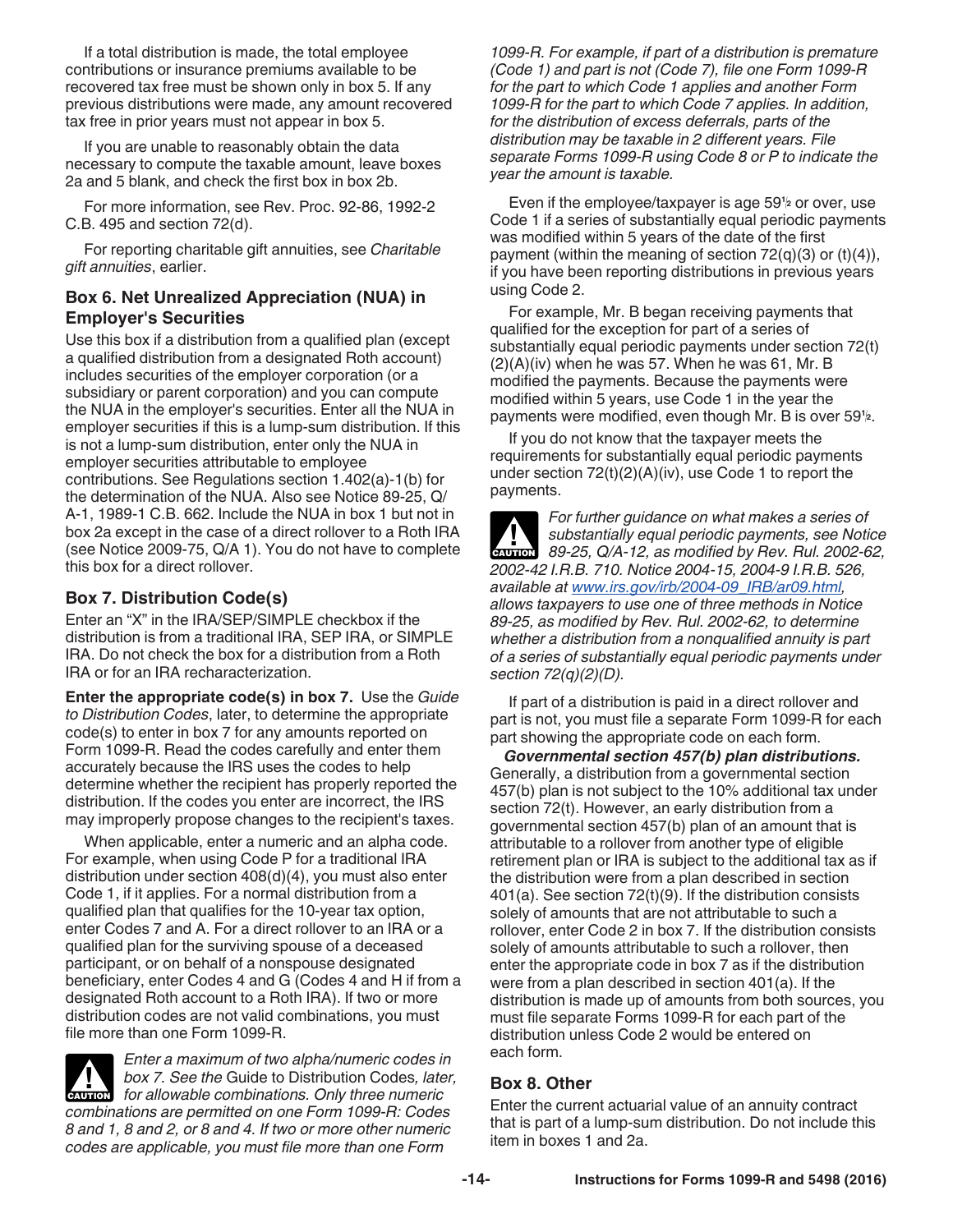To determine the value of an annuity contract, show the value as an amount equal to the current actuarial value of the annuity contract, reduced by an amount equal to the excess of the employee's contributions over the cash and other property (not including the annuity contract) distributed.

If an annuity contract is part of a multiple recipient lump-sum distribution, enter in box 8, along with the current actuarial value, the percentage of the total annuity contract each Form 1099-R represents.

Also, enter in box 8 the amount of the reduction in the investment (but not below 0 (zero)) against the cash value of an annuity contract or the cash surrender value of a life insurance contract due to charges or payments for qualified long-term care insurance contracts.

#### **Box 9a. Your Percentage of Total Distribution**

If this is a total distribution and it is made to more than one person, enter the percentage received by the person whose name appears on Form 1099-R. You need not complete this box for any IRA distributions or for a direct rollover.

#### **Box 9b. Total Employee Contributions**

You are not required to enter the total employee contributions or designated Roth contributions in box 9b. However, because this information may be helpful to the recipient, you may choose to report them.

If you choose to report the total employee contributions or designated Roth contributions, do not include any amounts recovered tax free in prior years. For a total distribution, report the total employee contributions or designated Roth contributions in box 5 rather than in box 9b.

### **Box 10. Amount Allocable to IRR Within 5 Years**

Enter the amount of the distribution allocable to an IRR made within the 5-year period beginning with the first day of the year in which the rollover was made. Do not complete this box if an exception under section 72(t) applies.

For further guidance on determining amounts allocable to an IRR, see Notice 2010-84, Q/A-13.

#### **Box 11. 1st Year of Desig. Roth Contrib.**

Enter the first year of the 5-taxable-year period. This is the year in which the designated Roth account was first established by the recipient.

#### **Boxes 12–17. State and Local Information**

These boxes and Copies 1 and 2 are provided for your convenience only and need not be completed for the IRS. Use the state and local information boxes to report distributions and taxes for up to two states or localities. Keep the information for each state or locality separated by the broken line. If state or local income tax has been withheld on this distribution, you may enter it in boxes 12 and 15, as appropriate. In box 13, enter the abbreviated name of the state and the payer's state identification number. The state number is the payer's identification number assigned by the individual state. In box 16, enter the name of the locality. In boxes 14 and 17, you may enter the amount of the state or local distribution. Copy 1 may be used to provide information to the state or local tax department. Copy 2 may be used as the recipient's copy in filing a state or local income tax return.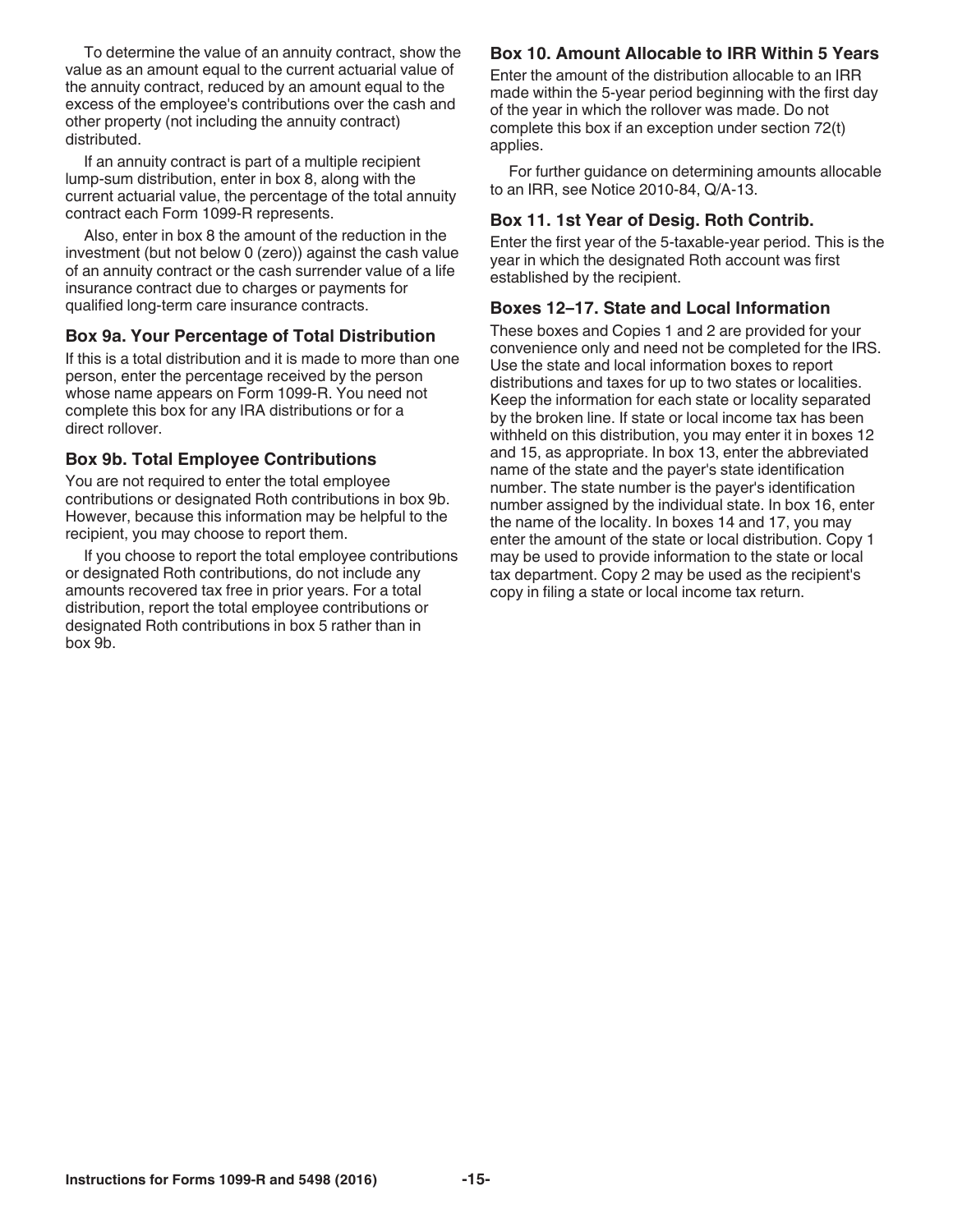|                                           | <b>Guide to Distribution Codes</b>                                                                                                                                                                                                                                                                                                                                                                                                                                                                                                                                                                                                                                                                                                                                                                                                                                                                                                                                                                                                                                                                                                                                                                                                                                                                                                                                                                                                                     |                                    |
|-------------------------------------------|--------------------------------------------------------------------------------------------------------------------------------------------------------------------------------------------------------------------------------------------------------------------------------------------------------------------------------------------------------------------------------------------------------------------------------------------------------------------------------------------------------------------------------------------------------------------------------------------------------------------------------------------------------------------------------------------------------------------------------------------------------------------------------------------------------------------------------------------------------------------------------------------------------------------------------------------------------------------------------------------------------------------------------------------------------------------------------------------------------------------------------------------------------------------------------------------------------------------------------------------------------------------------------------------------------------------------------------------------------------------------------------------------------------------------------------------------------|------------------------------------|
| <b>Distribution Codes</b>                 | <b>Explanations</b>                                                                                                                                                                                                                                                                                                                                                                                                                                                                                                                                                                                                                                                                                                                                                                                                                                                                                                                                                                                                                                                                                                                                                                                                                                                                                                                                                                                                                                    | *Used with code (if<br>applicable) |
| 1-Early distribution, no known exception. | Use Code 1 only if the participant has not reached age 59 $1/2$ , and you do not know $\vert$ 8, B, D, K, L, or P<br>If any of the exceptions under Code 2, 3, or 4 apply. However, use Code 1 even if<br>the distribution is made for medical expenses, health insurance premiums,<br>qualified higher education expenses, a first-time home purchase, or a qualified<br>reservist distribution under section 72(t)(2)(B), (D), (E), (F), or (G). Code 1 must<br>also be used even if a taxpayer is $591$ or older and he or she modifies a series of<br>substantially equal periodic payments under section $72(q)$ , (t), or (v) prior to the<br>end of the 5-year period which began with the first payment.                                                                                                                                                                                                                                                                                                                                                                                                                                                                                                                                                                                                                                                                                                                                       |                                    |
| 2-Early distribution, exception applies.  | Use Code 2 only if the participant has not reached age $59^{1}/2$ and you know the $\left 8, B, D, K, \text{or } P\right $<br>distribution is the following.<br>$\bullet$ A Roth IRA conversion (an IRA converted to a Roth IRA).<br>A distribution made from a qualified retirement plan or IRA because of an IRS<br>levy under section 6331.<br>$\bullet$ A governmental section 457(b) plan distribution that is not subject to the<br>additional 10% tax. But see Governmental section 457(b) plan distributions,<br>earlier, for information on distributions that may be subject to the 10% additional<br>$\bullet$ A distribution from a qualified retirement plan after separation from service in or $\vert$<br>after the year the participant has reached age 55.<br>$\bullet$ A distribution from a governmental defined benefit plan to a public safety<br>employee (as defined in 72(t)(10)(B)) after separation from service, in or after the<br>year the employee has reached age 50.<br>$\bullet$ A distribution that is part of a series of substantially equal periodic payments as<br>described in section $72(q)$ , (t), (u), or (v).<br>$\bullet$ A distribution that is a permissible withdrawal under an eligible automatic<br>contribution arrangement (EACA).<br>• Any other distribution subject to an exception under section 72(q), (t), (u), or (v) $\vert$<br>that is not required to be reported using Code 1, 3, or 4. |                                    |
|                                           |                                                                                                                                                                                                                                                                                                                                                                                                                                                                                                                                                                                                                                                                                                                                                                                                                                                                                                                                                                                                                                                                                                                                                                                                                                                                                                                                                                                                                                                        |                                    |
| 3-Disability.                             | For these purposes, see section 72(m)(7).                                                                                                                                                                                                                                                                                                                                                                                                                                                                                                                                                                                                                                                                                                                                                                                                                                                                                                                                                                                                                                                                                                                                                                                                                                                                                                                                                                                                              |                                    |
| 4-Death.                                  | Use Code 4 regardless of the age of the participant to indicate payment to a<br>decedent's beneficiary, including an estate or trust. Also use it for death benefit<br>payments made by an employer but not made as part of a pension, profit-sharing,<br>or retirement plan.                                                                                                                                                                                                                                                                                                                                                                                                                                                                                                                                                                                                                                                                                                                                                                                                                                                                                                                                                                                                                                                                                                                                                                          | 8, A, B, D, G, H, K, L, or P       |
| 5-Prohibited transaction.                 | Use Code 5 if there was a prohibited transaction involving the IRA account. Code $\big $ None<br>means the account is no longer an IRA.                                                                                                                                                                                                                                                                                                                                                                                                                                                                                                                                                                                                                                                                                                                                                                                                                                                                                                                                                                                                                                                                                                                                                                                                                                                                                                                |                                    |
| 6-Section 1035 exchange.                  | Use Code 6 to indicate the tax-free exchange of life insurance, annuity, long-term   W<br>care insurance, or endowment contracts under section 1035.                                                                                                                                                                                                                                                                                                                                                                                                                                                                                                                                                                                                                                                                                                                                                                                                                                                                                                                                                                                                                                                                                                                                                                                                                                                                                                   |                                    |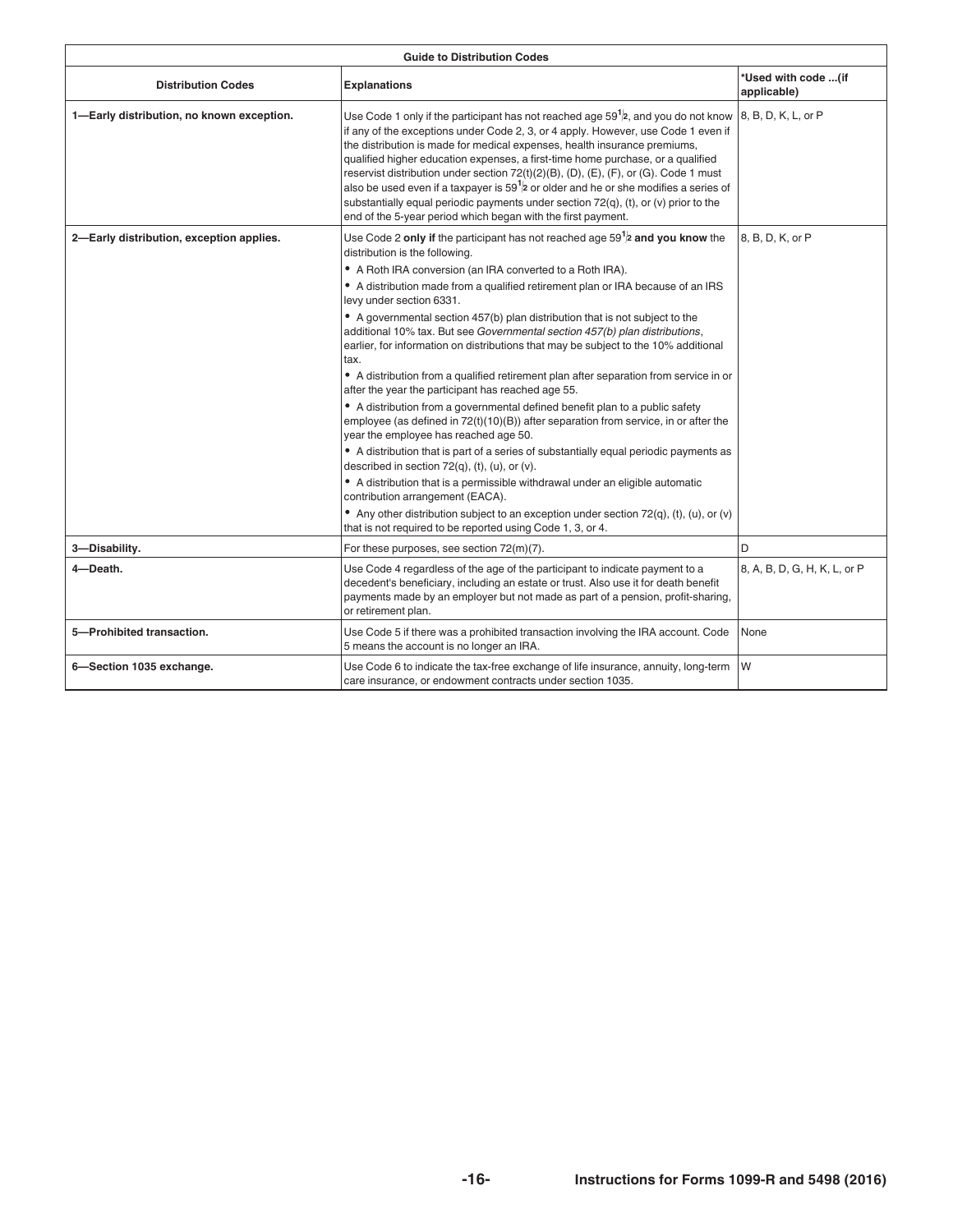|                                                                                                                                                     | <b>Guide to Distribution Codes</b>                                                                                                                                                                                                                                                                                                                                                                                                                                                                                                                                                                                                                                                                                                                                                                                                                                                                                                                                   |                                    |
|-----------------------------------------------------------------------------------------------------------------------------------------------------|----------------------------------------------------------------------------------------------------------------------------------------------------------------------------------------------------------------------------------------------------------------------------------------------------------------------------------------------------------------------------------------------------------------------------------------------------------------------------------------------------------------------------------------------------------------------------------------------------------------------------------------------------------------------------------------------------------------------------------------------------------------------------------------------------------------------------------------------------------------------------------------------------------------------------------------------------------------------|------------------------------------|
| <b>Distribution Codes</b>                                                                                                                           | Explanations                                                                                                                                                                                                                                                                                                                                                                                                                                                                                                                                                                                                                                                                                                                                                                                                                                                                                                                                                         | *Used with code  (if<br>pplicable) |
| 7-Normal distribution.                                                                                                                              | Use Code 7: (a) for a normal distribution from a plan, including a traditional IRA, $ A, B, D, or K $<br>section 401(k), or section 403(b) plan, if the employee/taxpayer is at least age 59<br>$\vert$ <sup>1</sup> /2; (b) for a Roth IRA conversion if the participant is at least age 59 <sup>1</sup> /2; and (c) to<br>report a distribution from a life insurance, annuity, or endowment contract and for<br>reporting income from a failed life insurance contract under sections 7702(g) and<br>(h). See Rev. Proc. 2008-42, 2008-29 I.R.B. 160, available at www.irs.gov/irb/<br>2008-29_IRB/ar19.html. Generally, use Code 7 if no other code applies. Do not<br>use Code 7 for a Roth IRA.<br>Note: Code 1 must be used even if a taxpayer is $591$ ar older and he or she<br>modifies a series of substantially equal periodic payments under section 72(q),<br>$(t)$ , or (v) prior to the end of the 5-year period which began with the first payment. |                                    |
| 8-Excess contributions plus earnings/excess<br>deferrals (and/or earnings) taxable in 2016.                                                         | Use Code 8 for an IRA distribution under section 408(d)(4), unless Code P<br>applies. Also use this code for corrective distributions of excess deferrals, excess<br>contributions, and excess aggregate contributions, unless Code P applies. See<br>Corrective Distributions, earlier, and IRA Revocation or Account Closure, earlier,<br>for more information.                                                                                                                                                                                                                                                                                                                                                                                                                                                                                                                                                                                                    | . 2, 4, B, J, or K                 |
| 9-Cost of current life insurance protection.                                                                                                        | Use Code 9 to report premiums paid by a trustee or custodian for current life or None<br>other insurance protection. See the instructions for box 2a, earlier, for more<br>information.                                                                                                                                                                                                                                                                                                                                                                                                                                                                                                                                                                                                                                                                                                                                                                              |                                    |
| A-May be eligible for 10-year tax option.                                                                                                           | Use Code A only for participants born before January 2, 1936, or their<br>beneficiaries to indicate the distribution may be eligible for the 10-year tax option<br>method of computing the tax on lump-sum distributions (on Form 4972, Tax on<br>Lump-Sum Distributions). To determine whether the distribution may be eligible<br>for the tax option, you need not consider whether the recipient used this method<br>(or capital gain treatment) in the past.                                                                                                                                                                                                                                                                                                                                                                                                                                                                                                     | $4$ or $7$                         |
| <b>B-Designated Roth account distribution.</b>                                                                                                      | Use Code B for a distribution from a designated Roth account. But use Code E<br>for a section 415 distribution under EPCRS (see Code E) or Code H for a direct<br>rollover to a Roth IRA.                                                                                                                                                                                                                                                                                                                                                                                                                                                                                                                                                                                                                                                                                                                                                                            | , 2, 4, 7, 8, G, L, P, or U        |
| D-Annuity payments from nonqualified annuities<br>and distributions from life insurance contracts<br>that may be subject to tax under section 1411. | Use Code D for a distribution from any plan or arrangement not described in<br>sections 401(a), 403(a), 403(b), 408, 408A, or 457(b).                                                                                                                                                                                                                                                                                                                                                                                                                                                                                                                                                                                                                                                                                                                                                                                                                                | , 2, 3, 4, or 7                    |
| E-Distributions under Employee Plans<br><b>Compliance Resolution System (EPCRS).</b>                                                                | See Distributions Under Employee Plans Compliance Resolution System<br>(EPCRS), earlier.                                                                                                                                                                                                                                                                                                                                                                                                                                                                                                                                                                                                                                                                                                                                                                                                                                                                             | l None                             |
| F-Charitable gift annuity.                                                                                                                          | See Charitable gift annuities, earlier.                                                                                                                                                                                                                                                                                                                                                                                                                                                                                                                                                                                                                                                                                                                                                                                                                                                                                                                              |                                    |
| G-Direct rollover and direct payment.                                                                                                               | Use Code G for a direct rollover from a qualified plan, a section 403(b) plan, or a $\vert$ 4, B, or K<br>governmental section 457(b) plan to an eligible retirement plan (another qualified<br>plan, a section 403(b) plan, a governmental section 457(b) plan, or an IRA). See<br>Direct Rollovers, earlier. Also use Code G for a direct payment from an IRA to an<br>accepting employer plan, and for IRRs that are direct rollovers.<br>Note: Do not use Code G for a direct rollover from a designated Roth account to<br>a Roth IRA. Use Code H.                                                                                                                                                                                                                                                                                                                                                                                                              |                                    |
| H-Direct rollover of a designated Roth account<br>distribution to a Roth IRA.                                                                       | Use Code H for a direct rollover of a distribution from a designated Roth account $\ $<br>to a Roth IRA.                                                                                                                                                                                                                                                                                                                                                                                                                                                                                                                                                                                                                                                                                                                                                                                                                                                             |                                    |
| J-Early distribution from a Roth IRA.                                                                                                               | Use Code J for a distribution from a Roth IRA when Code Q or Code T does not $\ 8$ or P<br>apply. But use Code 2 for an IRS levy and Code 5 for a prohibited transaction.                                                                                                                                                                                                                                                                                                                                                                                                                                                                                                                                                                                                                                                                                                                                                                                            |                                    |
| K-Distribution of traditional IRA assets not<br>having a readily available FMV.                                                                     | Use Code K to report distributions of IRA assets not having a readily available<br>FMV. These assets may include:<br>$\bullet$ stock, other ownership interest in a corporation, short- or long-term debt<br>obligations, not readily tradable on an established securities market;<br>• ownership interest in a limited liability company (LLC), partnership, trust, or<br>similar entity (unless the interest is traded on an established securities market);<br>• real estate;<br>• option contracts or similar products not offered for trade on an established                                                                                                                                                                                                                                                                                                                                                                                                  | , 2, 4, 7, 8, or G                 |
|                                                                                                                                                     | option exchange; or<br>• other asset that does not have a readily available FMV.                                                                                                                                                                                                                                                                                                                                                                                                                                                                                                                                                                                                                                                                                                                                                                                                                                                                                     |                                    |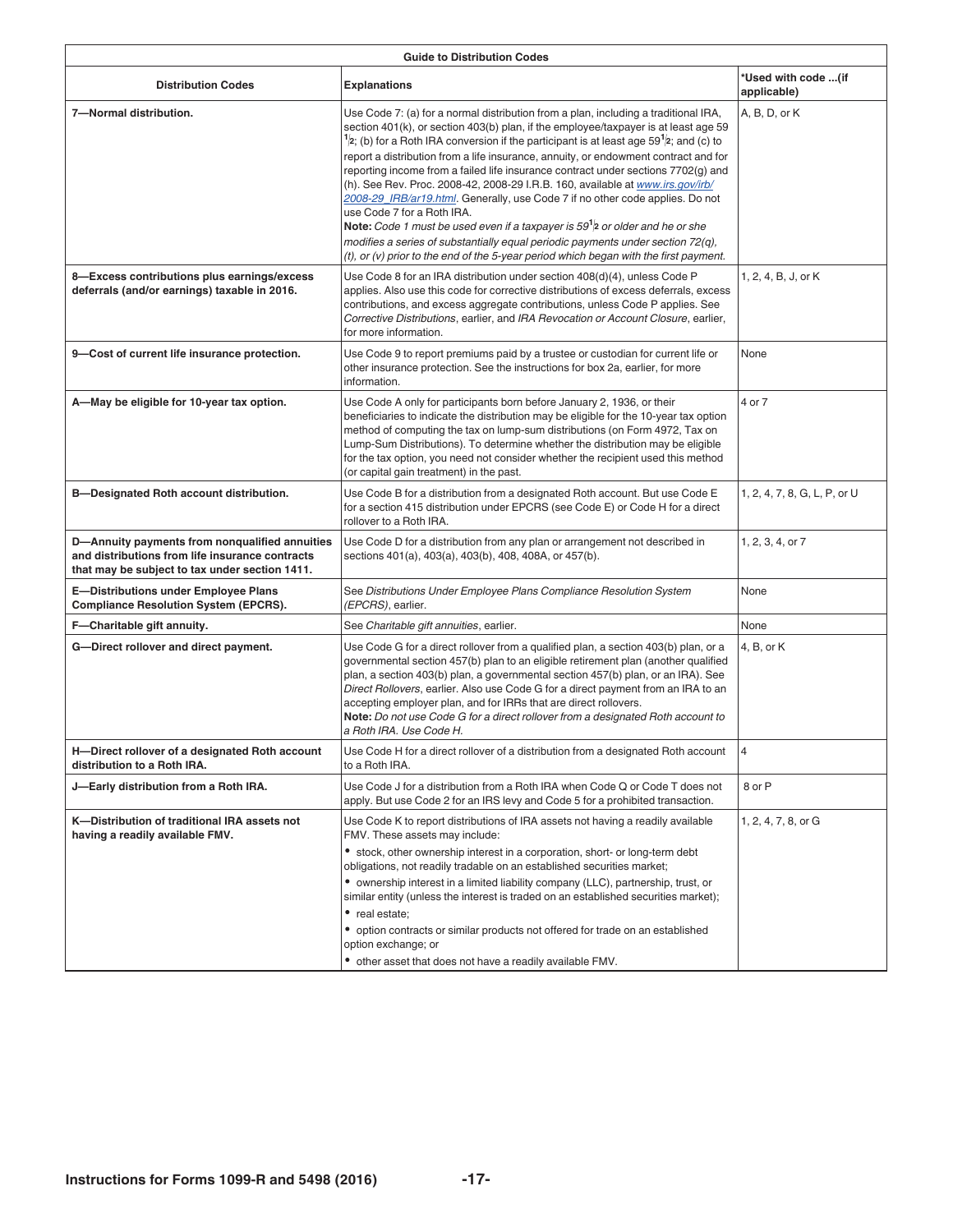|                                                                                     | <b>Guide to Distribution Codes</b>                                                                                                                                                                                                                                                                                                                                                                    |                                    |
|-------------------------------------------------------------------------------------|-------------------------------------------------------------------------------------------------------------------------------------------------------------------------------------------------------------------------------------------------------------------------------------------------------------------------------------------------------------------------------------------------------|------------------------------------|
| <b>Distribution Codes</b>                                                           | <b>Explanations</b>                                                                                                                                                                                                                                                                                                                                                                                   | *Used with code (if<br>applicable) |
| L-Loans treated as deemed distributions under<br>section 72(p).                     | Do not use Code L to report a loan offset. See Loans Treated as Distributions,                                                                                                                                                                                                                                                                                                                        | $1, 4$ , or B                      |
| N-Recharacterized IRA contribution made for<br>2016.                                | Use Code N for a recharacterization of an IRA contribution made for 2016 and<br>recharacterized in 2016 to another type of IRA by a trustee-to-trustee transfer or<br>with the same trustee.                                                                                                                                                                                                          | None                               |
| P-Excess contributions plus earnings/excess<br>deferrals taxable in 2015.           | See the explanation for Code 8. The IRS suggests that anyone using Code P for $\vert$ 1, 2, 4, B, or J<br>the refund of an IRA contribution under section 408(d)(4), including excess Roth<br>IRA contributions, advise payees, at the time the distribution is made, that the<br>earnings are taxable in the year in which the contributions were made.                                              |                                    |
| Q-Qualified distribution from a Roth IRA.                                           | Use Code Q for a distribution from a Roth IRA if you know that the participant<br>meets the 5-year holding period and:<br>• The participant has reached age 59 $1/2$ ,<br>• The participant died, or<br>• The participant is disabled.<br>Note: If any other code, such as 8 or P, applies, use Code J.                                                                                               | None                               |
| R-Recharacterized IRA contribution made for<br>2015.                                | Use Code R for a recharacterization of an IRA contribution made for 2015 and $\blacksquare$ None<br>recharacterized in 2016 to another type of IRA by a trustee-to-trustee transfer or<br>with the same trustee.                                                                                                                                                                                      |                                    |
| S-Early distribution from a SIMPLE IRA in the<br>first 2 years, no known exception. | Use Code S only if the distribution is from a SIMPLE IRA in the first 2 years, the Alone<br>employee/taxpayer has not reached age 59 $1/z$ , and none of the exceptions under<br>section 72(t) is known to apply when the distribution is made. The 2-year period<br>begins on the day contributions are first deposited in the individual's SIMPLE IRA.<br>Do not use Code S if Code 3 or 4 applies. |                                    |
| T-Roth IRA distribution, exception applies.                                         | Use Code T for a distribution from a Roth IRA if you do not know if the 5-year<br>holding period has been met but:<br>The participant has reached age 59 $1/2$ ,<br>• The participant died, or<br>• The participant is disabled.<br>Note: If any other code, such as 8 or P, applies, use Code J.                                                                                                     | <b>None</b>                        |
| U-Dividends distributed from an ESOP under<br>section 404(k).                       | Use Code U for a distribution of dividends from an employee stock ownership<br>plan (ESOP) under section 404(k). These are not eligible rollover distributions.<br><b>Note:</b> Do not report dividends paid by the corporation directly to plan participants<br>or their beneficiaries. Continue to report those dividends on Form 1099-DIV.                                                         |                                    |
| long-term care insurance contracts under<br>combined arrangements.                  | W-Charges or payments for purchasing qualified Use Code W for charges or payments for purchasing qualified long-term care<br>insurance contracts under combined arrangements which are excludable under<br>section 72(e)(11) against the cash value of an annuity contract or the cash<br>surrender value of a life insurance contract.                                                               |                                    |
| *See the first Caution for box 7 instructions, earlier.                             |                                                                                                                                                                                                                                                                                                                                                                                                       |                                    |

# **Specific Instructions for Form 5498**

File Form 5498, IRA Contribution Information, with the IRS by May 31, 2017, for each person for whom in 2016 you maintained any individual retirement arrangement (IRA), including a deemed IRA under section 408(q).

An IRA includes all investments under one IRA plan. It is not necessary to file a Form 5498 for each investment under one plan. For example, if a participant has three certificates of deposit (CDs) under one IRA plan, only one Form 5498 is required for all contributions and the fair market values (FMVs) of the CDs under the plan. However, if a participant has established more than one IRA plan with the same trustee, a separate Form 5498 must be filed for each plan.

**Contributions.** You must report contributions to any IRA on Form 5498. See the instructions under boxes 1, 2, 3, 4, 8, 9, 10, 13a, and 14a, later. If no reportable contributions were made for 2016, complete only boxes 5 and 7, and boxes 11, 12a, 12b, 15a, and 15b, if applicable. See *Reporting FMV of certain specified assets*, later.



*You are required to file Form 5498 even if required minimum distributions (RMDs) or other*  **z** *annuity or periodic payments have started.* 

Report contributions to a Kay Bailey Hutchison Spousal IRA under section 219(c) on a separate Form 5498 using the name and taxpayer identification number (TIN) of the spouse.

For contributions made between January 1 and April 18, 2017, trustees and issuers should obtain the participant's designation of the year for which the contributions are made.

**Direct rollovers, transfers, and recharacterizations.**

You must report the receipt of a direct rollover from a qualified plan, section 403(b) plan, or governmental section 457(b) plan to an IRA. Report a direct rollover in box 2.

If you receive a direct rollover to a qualified plan, a section 403(b) plan, or a governmental section 457(b) plan, no report is required. For information on direct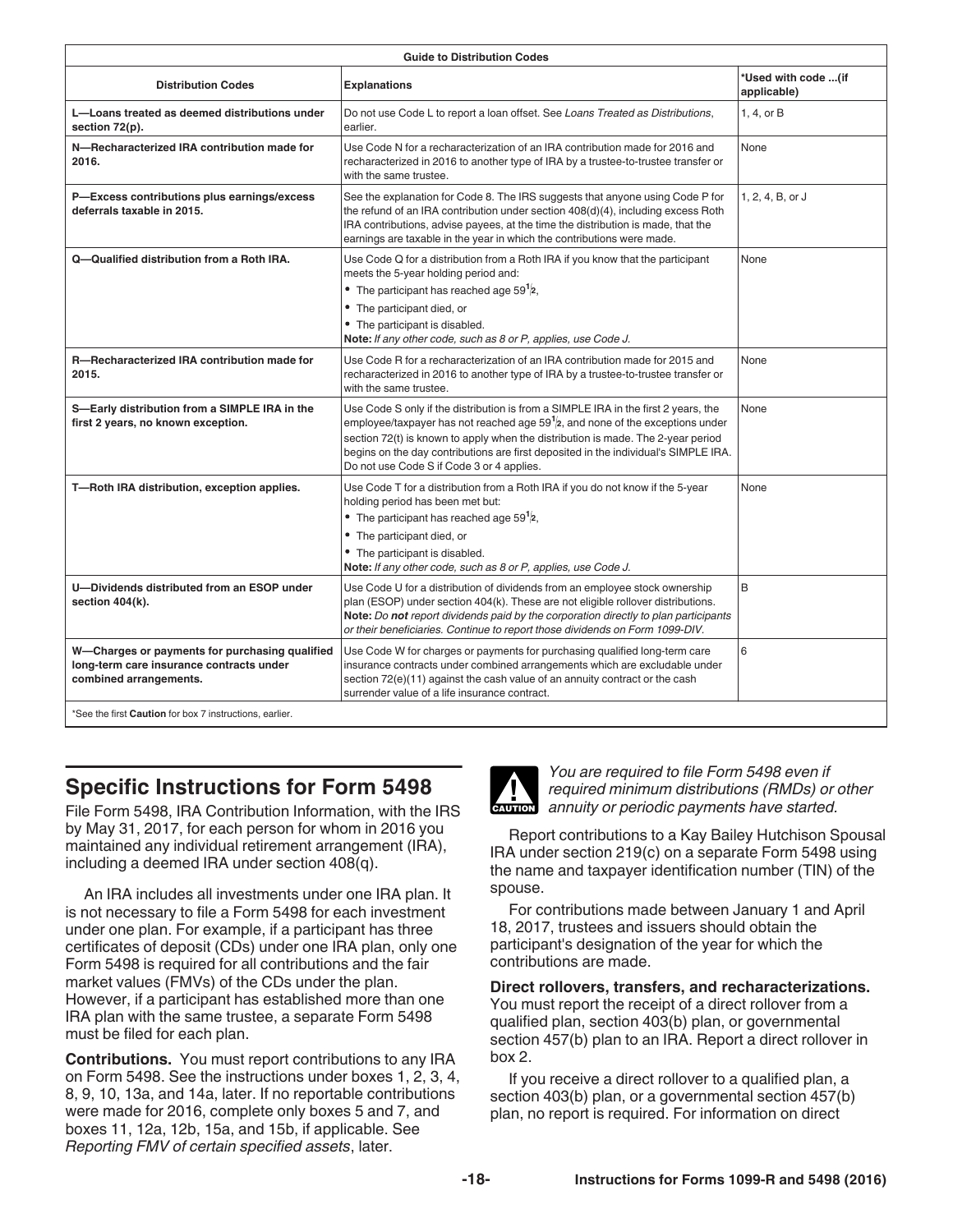rollovers of eligible rollover distributions, see *Direct Rollovers*, earlier.

If a rollover or trustee-to-trustee transfer is made from a savings incentive match plan for employees (SIMPLE) IRA to an IRA that is not a SIMPLE IRA and the trustee has adequately substantiated information that the participant has not satisfied the 2-year period specified in section 72(t)(6), report the amount as a regular contribution in box 1 even if the amount exceeds \$5,500 (\$6,500 for participants 50 or older).

*Transfers.* Do not report on Form 5498 a direct trustee-to-trustee transfer from (a) a traditional IRA to another traditional IRA or to a simplified employee pension (SEP) IRA, (b) a SIMPLE IRA to another SIMPLE IRA, (c) a SEP IRA to another SEP IRA or to a traditional IRA, or (d) a Roth IRA to another Roth IRA. For reporting purposes, contributions and rollovers do not include these transfers.

*Recharacterizations.* You must report each recharacterization of an IRA contribution. If a participant makes a contribution to an IRA (first IRA) for a year, the participant may choose to recharacterize the contribution by transferring, in a trustee-to-trustee transfer, any part of the contribution (plus earnings) to another IRA (second IRA). The contribution is treated as made to the second IRA (recharacterization). A recharacterization may be made with the same trustee or with another trustee. The trustee of the first IRA must report the amount contributed before the recharacterization as a contribution on Form 5498 and the recharacterization as a distribution on Form 1099-R. The trustee of the second IRA must report the amount received (FMV) in box 4 on Form 5498 and check the type of IRA in box 7.

All recharacterized contributions received by an IRA in the same year must be totaled and reported on one Form 5498 in box 4. You may report the FMV of the account on the same Form 5498 you use to report a recharacterization of an IRA contribution and any other contributions made to the IRA for the year.

**Catch-up contributions.** Participants who are age 50 or older by the end of the year may be eligible to make catch-up IRA contributions or catch-up elective deferral contributions. The annual IRA regular contribution limit of \$5,500 is increased to \$6,500 for participants age 50 or older. Catch-up elective deferral contributions reported on Form 5498 may be made under a salary reduction SEP (SARSEP) or under a SIMPLE IRA plan. For 2016, up to \$5,500 in catch-up elective deferral contributions may be made under a SARSEP, and up to \$2,500 to a SIMPLE IRA plan. For more information on catch-up elective deferral contributions, see Regulations section 1.414(v)-1.

Include any catch-up amounts when reporting contributions for the year in box 1, 8, 9, or 10, or for a prior year in box 13a.

**Roth IRA conversions.** You must report the receipt of a conversion from an IRA to a Roth IRA even if the conversion is with the same trustee. Report the total amount converted from a traditional IRA, SEP IRA, or SIMPLE IRA to a Roth IRA in box 3.

**IRA revocation or account closure.** If a traditional IRA, Roth IRA, or SIMPLE IRA is revoked during its first 7 days

(under Regulations section 1.408-6(d)(4)(ii)) or closed at any time by the IRA trustee pursuant to its resignation or such other event mandating the closure of the account, Form 5498 must be filed to report any regular, rollover, IRA conversion, SEP IRA, or SIMPLE IRA contributions to the IRA. For information about reporting a distribution from a revoked or closed IRA, see *IRA Revocation or Account Closure*, earlier.

**Total distribution, no contributions.** Generally, if a total distribution was made from an account during the year and no contributions, including rollovers, recharacterizations, or Roth IRA conversion amounts, were made for that year, you need not file Form 5498 nor furnish the annual statement to reflect that the FMV on December 31 was zero.

**Required minimum distributions (RMDs).** An IRA (other than a Roth IRA) owner/participant must begin taking distributions for each calendar year beginning with the calendar year in which the participant attains age 70**<sup>1</sup> 2**. The distribution for the 70**<sup>1</sup> <sup>2</sup>** year must be made no later than April 1 of the following calendar year; RMDs for any other year must be made no later than December 31 of the year. See Regulations section 1.401(a)(9)-6 for RMDs from annuity contracts.

For each IRA you held as of December 31 of the prior year, if an RMD is required for the year, you must provide a statement to the IRA participant by January 31 regarding the RMD using one of two alternative methods described below. You are not required to use the same method for all IRA participants; you can use *Alternative one* for some IRA participants and *Alternative two* for the rest. Under both methods, the statement must inform the participant that you are reporting to the IRS that an RMD is required for the year. The statement can be provided in conjunction with the statement of the FMV.

If the IRA participant is deceased, and the surviving spouse is the sole beneficiary, special rules apply for RMD reporting. If the surviving spouse elects to treat the IRA as the spouse's own, then report with the surviving spouse as the owner. However, if the surviving spouse does not elect to treat the IRA as the spouse's own, then you must continue to treat the surviving spouse as the beneficiary. Until further guidance is issued, no reporting is required for IRAs of deceased participants (except where the surviving spouse elects to treat the IRA as the spouse's own as described above).

*Alternative one.* Under this method, include in the statement the amount of the RMD with respect to the IRA for the calendar year and the date by which the distribution must be made. The amount may be calculated assuming the sole beneficiary of the IRA is not a spouse more than 10 years younger than the participant. Use the value of the account as of December 31 of the prior year to compute the amount. See boxes 11, 12a, and 12b, later, for how to report.

*Alternative two.* Under this method, the statement informs the participant that a minimum distribution with respect to the IRA is required for the calendar year and the date by which such amount must be distributed. You must include an offer to furnish the participant with a calculation of the amount of the RMD if requested by the participant.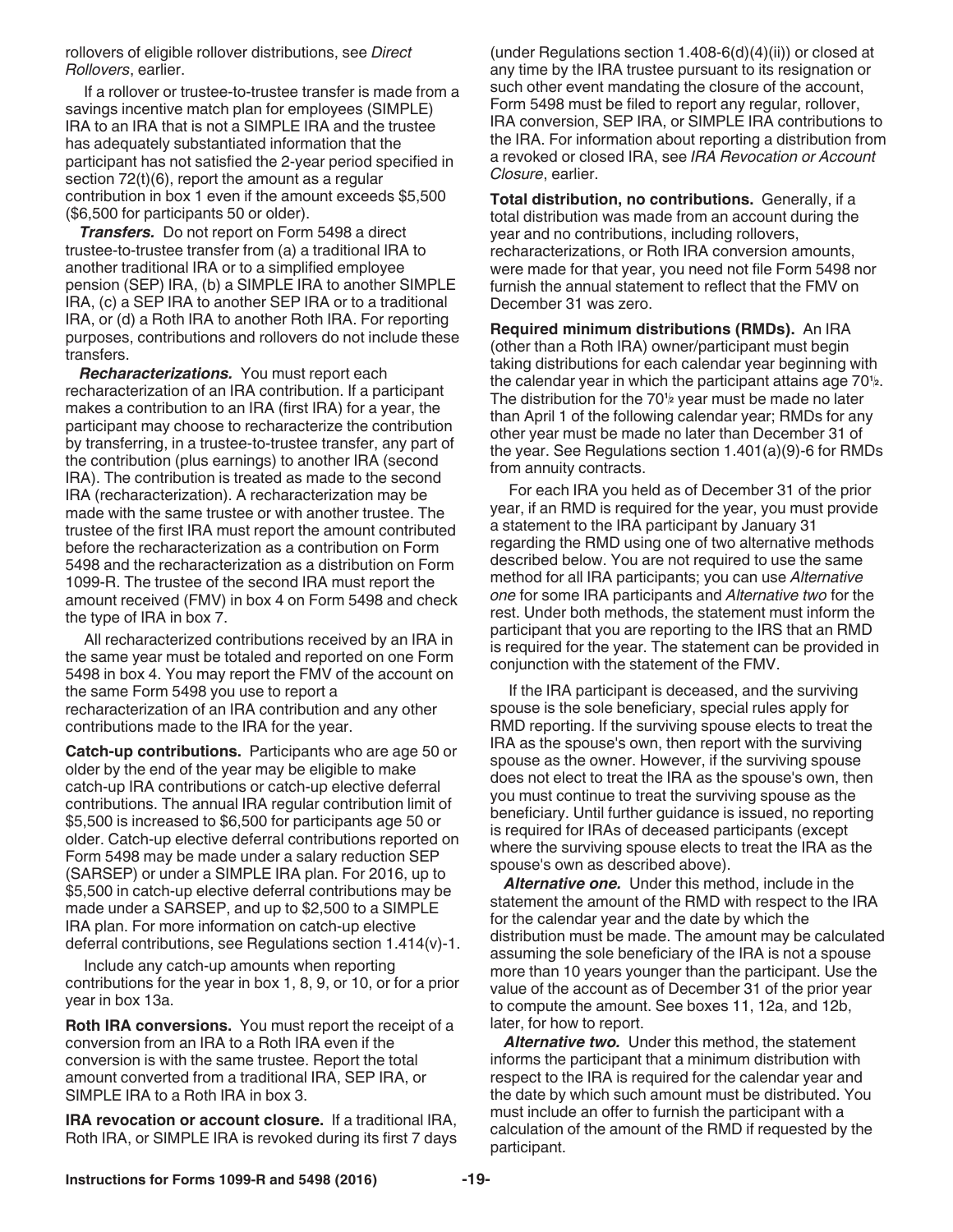*Electronic filing.* These statements may be furnished electronically using the procedures described in part F of the 2016 General Instructions for Certain Information Returns.

*Reporting to the IRS.* If an RMD is required, check box 11. See page 22. For example, box 11 is checked on the Form 5498 for a 2017 RMD. You are not required to report to the IRS the amount or the date by which the distribution must be made. However, see the *Caution*  following the Box 11 instructions, later, for reporting RMDs to participants.

For more details, see Notice 2002-27 on page 814 of Internal Revenue Bulletin 2002-18 at *www.irs.gov/pub/irsirbs/irb02-18.pdf* as clarified by Notice 2003-3 on page 258 of Internal Revenue Bulletin 2003-2 at *www.irs.gov/pub/irs-irbs/irb03-02.pdf*.

**Inherited IRAs.** In the year an IRA participant dies, you, as an IRA trustee or issuer, generally must file a Form 5498 and furnish an annual statement for the decedent and a Form 5498 and an annual statement for each nonspouse beneficiary. An IRA holder must be able to identify the source of each IRA he or she holds for purposes of figuring the taxation of a distribution from an IRA. Thus, the decedent's name must be shown on the beneficiary's Form 5498 and annual statement. For example, you may enter "Brian Willow as beneficiary of Joan Maple" or something similar that signifies that the IRA was once owned by Joan Maple. You may abbreviate the word "beneficiary" as, for example, "bene."

For a spouse beneficiary, unless the spouse makes the IRA his or her own, treat the spouse as a nonspouse beneficiary for reporting purposes. If the spouse makes the IRA his or her own, do not report the beneficiary designation on Form 5498 and the annual statement.

An IRA set up to receive a direct rollover for a nonspouse designated beneficiary is treated as an inherited IRA.

*Fair market value (FMV).* On the decedent's Form 5498 and annual statement, you must enter the FMV of the IRA on the date of death in box 5. Or you may choose the alternate reporting method and report the FMV as of the end of the year in which the decedent died. This alternate value will usually be zero because you will be reporting the end-of-year valuation on the beneficiary's Form 5498 and annual statement. The same figure should not be shown on both the beneficiary's and decedent's forms. If you choose to report using the alternate method, you must inform the executor or administrator of the decedent's estate of his or her right to request a date-of-death valuation.

On the beneficiary's Form 5498 and annual statement, the FMV of that beneficiary's share of the IRA as of the end of the year must be shown in box 5. Every year thereafter that the IRA exists, you must file Form 5498 and furnish an annual statement for each beneficiary who has not received a total distribution of his or her share of the IRA showing the FMV at the end of the year and identifying the IRA as described above.

However, if a beneficiary takes a total distribution of his or her share of the IRA in the year of death, you need not file a Form 5498 nor furnish an annual statement for that

beneficiary, but you must still file Form 5498 for the decedent.

If you have no knowledge of the death of an IRA participant until after you are required to file Form 5498 (May 31, 2017), you are not required to file a corrected Form 5498 nor furnish a corrected annual statement. However, you must still provide the date-of-death valuation in a timely manner to the executor or administrator upon request.

In the case of successor beneficiaries, apply the preceding rules by treating the prior beneficiary as the decedent and the successor beneficiary as the beneficiary. Using the example above (Brian Willow as beneficiary of Joan Maple), when that account passes to Brian's successor beneficiary, Maurice Poplar, Form 5498 and the annual statement for Maurice should state "Maurice Poplar as beneficiary of Brian Willow." The final Form 5498 and annual statement for Brian Willow will state "Brian Willow as beneficiary of Joan Maple" and will show the FMV as of the date of Brian's death or year-end valuation, depending on the method chosen.

For more information about the reporting requirements for inherited IRAs, see Rev. Proc. 89-52, 1989-2 C.B. 632.

**Disaster relief reporting.** Special tax law provisions and reporting instructions may apply when the president declares a location to be a major disaster area. To determine the location of and special rules applicable to individual federally declared disaster areas, go to IRS.gov and enter the keyword "disaster" in the upper right hand corner. Then click on "Tax Relief in Disaster Situations." The information provided includes:

A list of the areas for which relief has recently been granted,

News Releases detailing the scope of the relief and any special reporting instructions, and

A link to the Federal Emergency Management Agency's list of federal disaster declarations.

See the instructions for boxes 13a through 13c for reporting postponed contributions, later.

**Qualified settlement income.** Qualified settlement income received in connection with the Exxon Valdez litigation may be contributed to a traditional or Roth IRA. See P.L. 110-343, Division C, sec. 504 for contribution limitations and *Box 2. Rollover Contributions*, later.

**Special reporting for U.S. Armed Forces in designated combat zones.** A participant who is serving in or in support of the Armed Forces in a designated combat zone or qualified hazardous duty area has an additional period after the normal contribution due date of April 15 to make IRA contributions for a prior year. The period is the time the participant was in the designated zone or area plus at least 180 days. The participant must designate the IRA contribution for a prior year to claim it as a deduction on the income tax return.

Under section 219(f), combat zone compensation that is excluded from gross income under section 112 is treated as includible compensation for purposes of determining IRA contributions.

A qualifying participant is:

• Serving, or has served in a combat zone;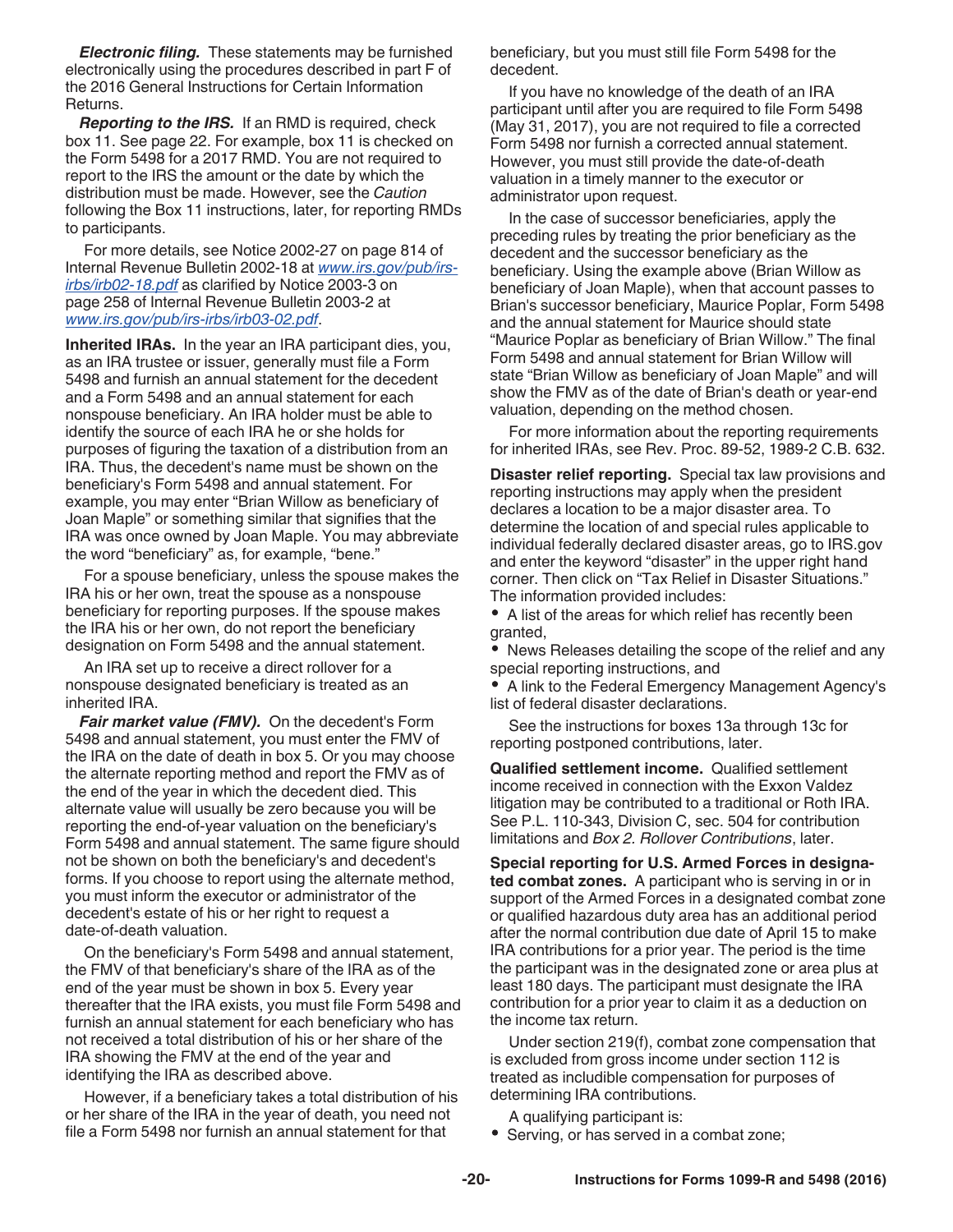• Serving, or has served in a qualifying hazardous duty are; or

• Serving, or has served in an active direct support area.

If a qualifying participant designates an IRA contribution for a prior year, other than an IRA contribution made by April 15 for the preceding year, you must report the type of IRA (box 7) and the amount on Form 5498. Report the amount either for (1) the year for which the contribution was made or (2) a subsequent year. See boxes *13a, 13b,* and *13c*, later.

1. If you report a contribution for 2016 made before April 18, 2017, no special reporting is required. Include the contribution in box 1 or box 10 of an original Form 5498 or of a corrected Form 5498 if an original was previously filed.

2. If you report the contribution on Form 5498 in a subsequent year, you must include the year for which the contribution was made, the amount of the contribution, and one of the following indicators.

a. Use "EO13239" for Afghanistan and those countries in direct support, including Djibouti, Jordan, Kyrgyzstan, Pakistan, Somalia, Syria, Tajikistan, Uzbekistan, Yemen, and the Philippines. For the Philippines only, personnel must be deployed in conjunction with Operation Enduring Freedom supporting military operations in the Afghanistan combat zone.

b. Use "EO12744" for the Arabian Peninsula, including air space and adjacent waters (the Persian Gulf, the Red Sea, the Gulf of Oman, the Gulf of Aden, the portion of the Arabian Sea that lies north of 10 degrees north latitude and west of 68 degrees east longitude, and the total land areas of Iraq, Kuwait, Saudi Arabia, Oman, Bahrain, Qatar, the United Arab Emirates), and Jordan which is in direct support of the Arabian Peninsula.

c. Use "EO13119" or Public Law 106-21 "PL106-21" for the Federal Republic of Yugoslavia (Serbia and Montenegro), Albania, Kosovo, the Adriatic Sea, and the Ionian Sea north of the 39th parallel. (**Note:** the combat zone designation for Montenegro and Kosovo (previously a province within Serbia) under Executive Order 13119 remains in force even though Montenegro and Kosovo became independent nations since EO 13119 was signed.)



*For additions to, or subtractions from, the list of combat zones or qualified hazardous duty areas*  **implemented by executive orders and public**  $\alpha$  **implemented by executive orders and public** *laws, and direct support areas designated by the Secretary of Defense, after the publication date of these instructions, go to www.irs.gov/form5498.*

*Example.* For a \$4,000 IRA contribution designated by a participant who served under EO 13239 for the tax year 2013, enter "4000" in box 13a, "2013" in box 13b, and "EO13239" in box 13c only. Make no entry in box 1 or box 10.

*Repayment of qualified reservist distributions.*  Report any repayment of a qualified reservist distribution as described in section 72(t)(2)(G) in boxes 14a (amount) and 14b (with indicator code "QR").

*Military death gratuities and servicemembers' group life insurance (SGLI) payments.* Recipients of military death gratuities and SGLI payments may contribute amounts received to a Roth IRA, up to the amount of the gratuity or SGLI payment less any amounts contributed to Coverdell ESAs. Report the amount of the rollover contribution in box 2 only. See section 408A(e)(2), and Notice 2010-15, 2010-06 I.R.B. 390, available at *www.irs.gov/irb/2010-06\_IRB/ar09.html*, for more information on limitations.

*Electronic filers.* You may request an automatic waiver from filing Forms 5498 for combat zone participants by submitting Form 8508, Request for Waiver From Filing Information Returns Electronically. Once you have received the waiver, you may report all Forms 5498 for combat zone participants on paper. Alternatively, you may report contributions made by the normal contribution due date electronically and report the contributions made after the normal contribution due date on paper. You may also report prior year contributions by combat zone participants on a corrected Form 5498 electronically or on paper.

See part F in the 2016 General Instructions for Certain Information Returns for information on how to request a waiver on Form 8508.

**Reporting FMV of certain specified assets.** Assets held in an IRA that are not readily tradable on an established securities market or option exchange, or that do not have a readily available FMV, must be reported at the FMV determined as of December 31, 2016. See the instructions for boxes *15a* and *15b*, later.

**Corrected Form 5498.** If you file a Form 5498 with the IRS and later discover that there is an error on it, you must correct it as soon as possible. See part H in the 2016 General Instructions for Certain Information Returns, or Pub. 1220, if filing electronically. For example, if you reported contributions as rollover contributions in box 2, and you later discover that part of the contribution was not eligible to be rolled over and was, therefore, a regular contribution that should have been reported in box 1 (even if the amount exceeds the regular contribution limit), you must file a corrected Form 5498.

**Statements to participants.** If you are required to file Form 5498, you must provide a statement to the participant. By January 31, 2017, you must provide participants with a statement of the December 31, 2016, value of the participant's account and RMD, if applicable. Trustees of SIMPLE IRAs also must provide a statement of the account activity by January 31, 2017. Contribution information for all other types of IRAs must be provided by May 31, 2017. You are not required to provide information to the IRS or to participants as to whether a contribution is deductible or nondeductible. In addition, the participant is not required to tell you whether a contribution is deductible or nondeductible.

If you furnished a statement of the FMV of the account, and RMD if applicable, to the participant by January 31, 2017, and no reportable contributions, including rollovers, recharacterizations, or Roth IRA conversions, were made for 2016, you need not furnish another statement (or Form 5498) to the participant to report zero contributions. However, you must file Form 5498 with the IRS by May 31, 2017, to report the December 31, 2016, FMV of the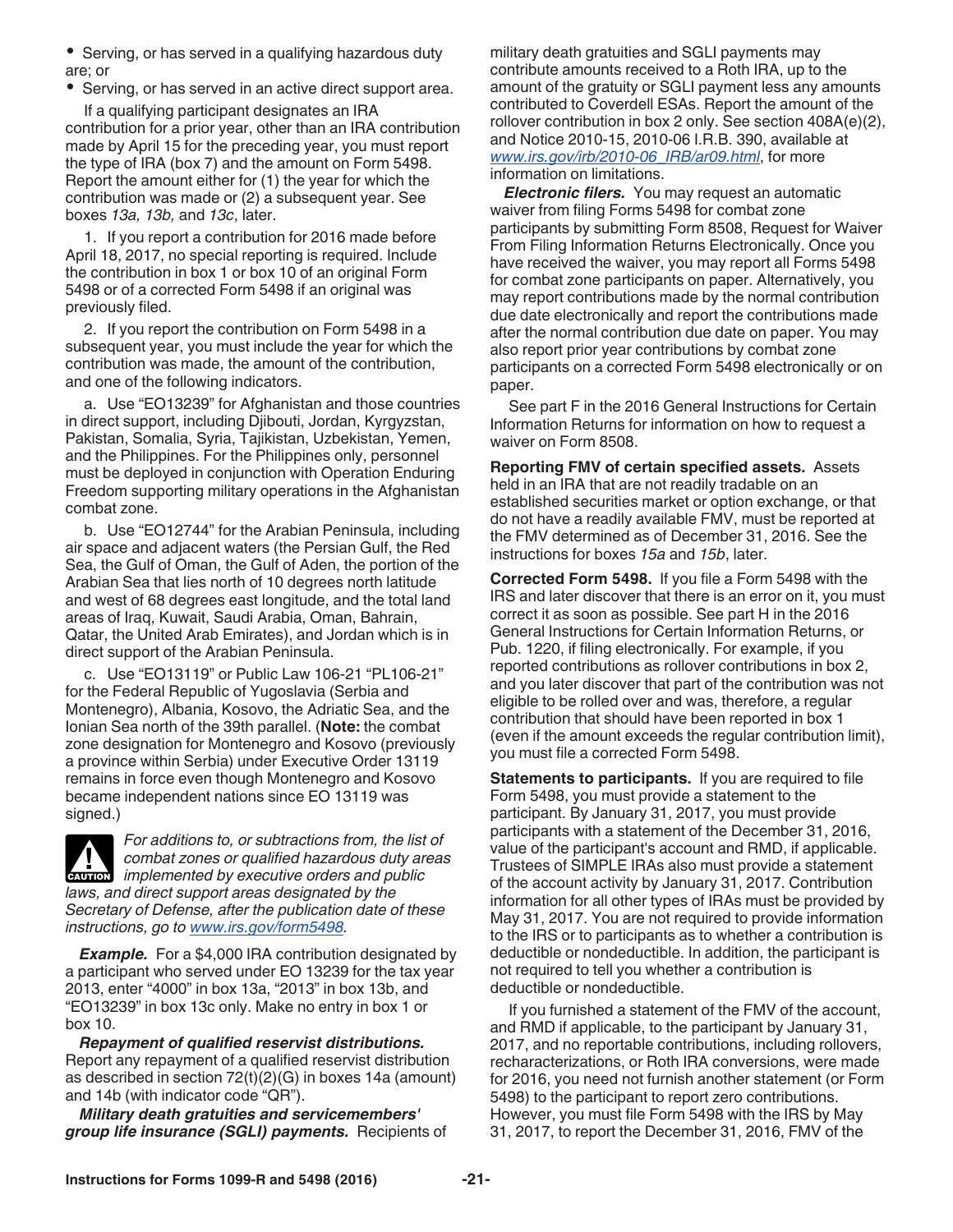account and, for years after 2016, the FMV of hard-to-value assets. This rule also applies to beneficiary accounts under the inherited IRA rules, earlier. For more information about the requirement to furnish statements to participants, see part M in the 2016 General Instructions for Certain Information Returns.



*If you do not furnish another statement to the participant because no reportable contributions*  **Participant because no reportable contributions**<br>were made for the year, the statement of the FMV *of the account must contain a legend designating which information is being filed with the IRS.*

**Truncating participant's identification number on payee statements.** Pursuant to Treasury Regulations section 301.6109-4, all filers of Form 5498 may truncate a participant's identification number (social security number (SSN), individual taxpayer identification number (ITIN), adoption taxpayer identification number (ATIN), or employer identification number (EIN)) on payee statements. Truncation is not allowed on any documents the filer files with the IRS. See part J in the 2016 General Instructions for Certain Information Returns.

## **Account Number**

The account number is required if you have multiple accounts for a recipient for whom you are filing more than one Form 5498. Additionally, the IRS encourages you to designate an account number for all Forms 5498 that you file. See part L in the 2016 General Instructions for Certain Information Returns.

## **Box 1. IRA Contributions (Other Than Amounts in Boxes 2–4, 8–10, 13a, and 14a)**

Enter contributions to a traditional IRA made in 2016 and through April 18, 2017, designated for 2016.

Report gross contributions, including the amount allocable to the cost of life insurance (see box 6) and including any excess contributions, even if the excess contributions were withdrawn. If an excess contribution is treated as a contribution in a subsequent year under section 219(f)(6), do not report it on Form 5498 for the subsequent year. It has already been reported as a contribution on Form 5498 for the year it was actually contributed.

Also include employee contributions to an IRA under a SEP plan. These are contributions made by the employee, not by the employer, that are treated as regular IRA contributions subject to the 100% of compensation and \$5,500 (\$6,500 for participants 50 or older) limits of section 219. Do not include employer SEP IRA contributions or SARSEP contributions under section 408(k)(6). Instead, include them in box 8.

Also, do not include in box 1 contributions to a SIMPLE IRA (report them in box 9) and a Roth IRA (report them in box 10). In addition, do not include in box 1 rollovers and recharacterizations (report rollovers in box 2 and recharacterizations in box 4), or a Roth IRA conversion amount (report in box 3).

## **Box 2. Rollover Contributions**

Enter any rollover contributions (or contributions treated as rollovers) to any IRA received by you during 2016. These contributions may be any of the following.

- A 60-day rollover between IRAs of the same type.
- A direct or indirect rollover from a qualified plan, section 403(b) plan, or governmental section 457(b) plan.

Any qualified rollover contribution as defined in section 408A(e) from an eligible retirement plan (other than an IRA) to a Roth IRA.

- A military death gratuity.
- $\bullet$ An SGLI payment.
- $\bullet$ Qualified settlement income received in connection with the Exxon Valdez litigation.
- An airline payment amount.

For the rollover of property, enter the FMV of the property on the date you receive it. This value may be different from the value of the property on the date it was distributed to the participant.

For more details, see Pub. 590A.

## **Box 3. Roth IRA Conversion Amount**

Enter the amount converted from a traditional IRA, SEP IRA, or SIMPLE IRA to a Roth IRA during 2016. Do not include a rollover from one Roth IRA to another Roth IRA, or a qualified rollover contribution under section 408A(e) from an eligible retirement plan (other than an IRA) to a Roth IRA. These rollovers are reported in box 2.

## **Box 4. Recharacterized Contributions**

Enter any amounts recharacterized plus earnings from one type of IRA to another.

### **Box 5. Fair Market Value of Account**

Enter the FMV of the account on December 31, 2016. For inherited IRAs, see *Inherited IRAs*, earlier.



*Trustees and custodians are responsible for ensuring that all IRA assets (including those not*  **h** ensuring that all IRA assets (including those not traded on established markets or with otherwise *readily determinable market value) are valued annually at their fair market value.*

## **Box 6. Life Insurance Cost Included in Box 1**

For endowment contracts only, enter the amount included in box 1 allocable to the cost of life insurance.

### **Box 7. Checkboxes**

Check the appropriate box.

**IRA.** Check "IRA" if you are filing Form 5498 to report information about a traditional IRA account.

**SEP.** Check "SEP" if you are filing Form 5498 to report information about a SEP IRA. If you do not know whether the account is a SEP IRA, check the "IRA" box.

**SIMPLE.** Check "SIMPLE" if you are filing Form 5498 to report information about a SIMPLE IRA account. Do not file Form 5498 for a SIMPLE 401(k) plan.

**Roth IRA.** Check "Roth IRA" if you are filing Form 5498 to report information about a Roth IRA account.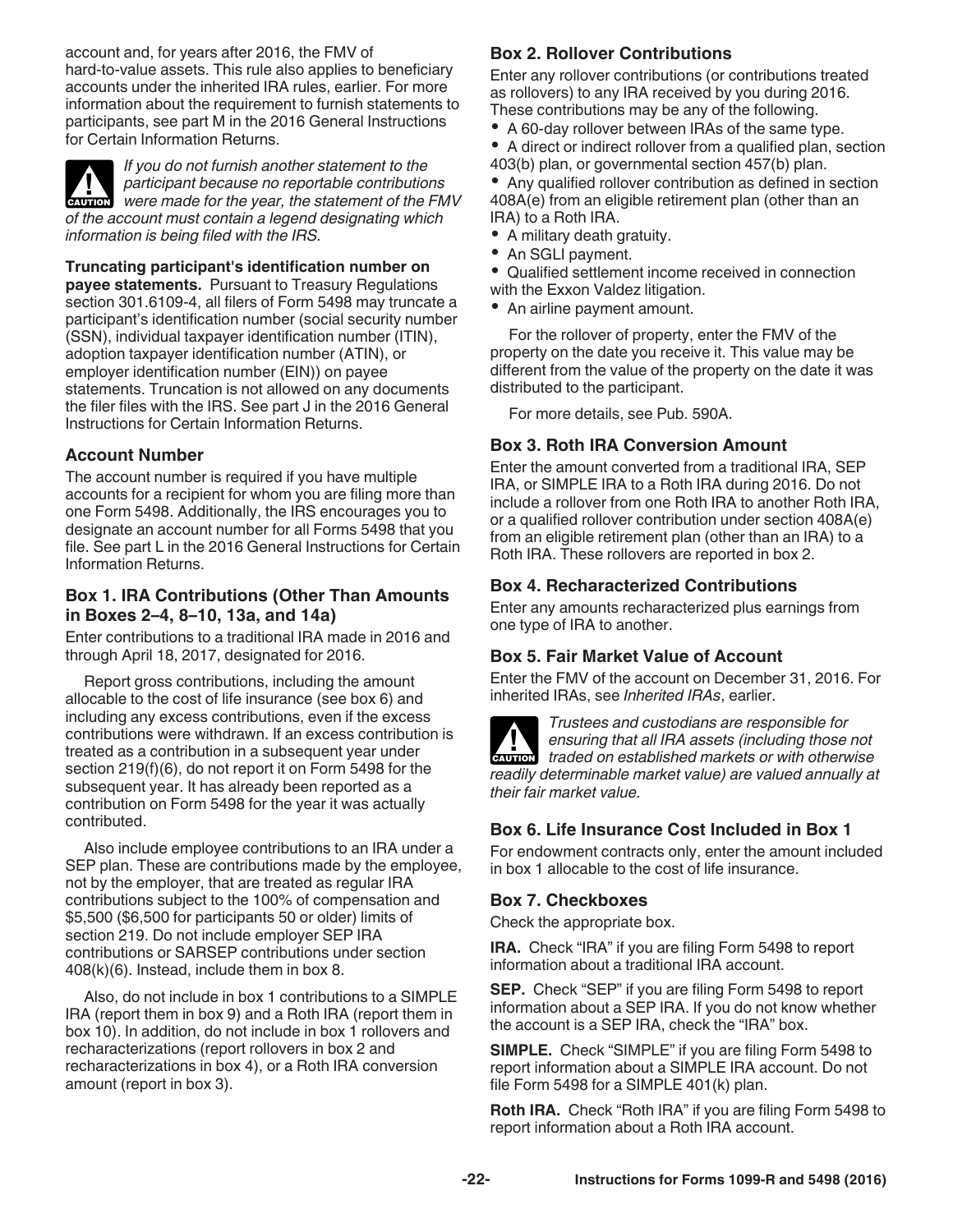## **Box 8. SEP Contributions**

Enter employer contributions made to a SEP IRA (including salary deferrals under a SARSEP) during 2016, including contributions made in 2016 for 2015, but not including contributions made in 2017 for 2016. Trustees and issuers are not responsible for reporting the year for which SEP contributions are made. Do not enter employee contributions to an IRA under a SEP plan. Report any employee contributions to an IRA under a SEP plan in box 1. Also include in box 8 SEP contributions made by a self-employed person to his or her own account.

## **Box 9. SIMPLE Contributions**

Enter contributions, including deferrals, made to a SIMPLE IRA during 2016, including contributions made in 2016 for 2015, but not including contributions made in 2017 for 2016. Trustees and issuers are not responsible for reporting the year for which SIMPLE contributions are made. Do not include contributions to a SIMPLE 401(k) plan.

### **Box 10. Roth IRA Contributions**

Enter any contributions made to a Roth IRA in 2016 and through April 18, 2017, designated for 2016. However, report Roth IRA conversion amounts in box 3. Report a qualified rollover contribution made under section 408A(e) from an eligible retirement plan (other than an IRA) to a Roth IRA in box 2.

### **Box 11. Check if RMD for 2017**

Check the box if the participant must take an RMD for 2017. You are required to check the box for the year in which the IRA participant reaches age 70<sup>1</sup> even though  $\begin{bmatrix} 1 & 0 & 1 \end{bmatrix}$ the RMD for that year need not be made until April 1 of the following year. Then check the box for each subsequent year an RMD is required to be made.



*Boxes 12a and 12b are provided for your use to report RMD dates and amounts to participants. You may choose to complete these boxes, or You may choose to complete these boxes, or continue to provide a separate Form 5498, or a separate statement, to report the information required by*  Alternative one *or* Alternative two, *earlier. To determine the RMD, see the regulations under sections 401(a)(9) and 408(a)(6) and (b)(3).*

### **Box 12a. RMD Date**

Enter the RMD date if you are using Form 5498 to report the additional information. See page 18.

#### **Box 12b. RMD Amount**

Enter the RMD amount if you are using Form 5498 to report the additional information under *Alternative one.*  See page 18.

#### **Box 13a. Postponed Contribution**

Report the amount of any postponed contribution made in 2016 for a prior year. If contributions were made for more

than 1 prior year, each prior year's postponed contribution must be reported on a separate form.

### **Box 13b. Year**

Enter the year for which the postponed contribution in box 13a was made.

#### **Box 13c. Code**

Enter the reason the participant made the postponed contribution.

• For participants' service in a combat zone, hazardous duty area, or direct support area, enter the appropriate executive order or public law as defined under *Special reporting for U.S. Armed Forces in designated combat zones*, earlier.

• For participants who are "affected taxpayers," as described in an IRS News Release relating to a federally designated disaster area, enter FD.

#### **Box 14a. Repayments**

Enter the amount of any repayment of a qualified reservist distribution or of a designated disaster distribution (for example, a qualified disaster recovery assistance distribution).

#### **Box 14b. Code**

Enter QR for the repayment of a qualified reservist distribution, or DD for repayment of a federally designated disaster distribution.

### **Box 15a. FMV of Certain Specified Assets**

Enter the FMV of the investments in the IRA that are specified in the categories identified below.

#### **Box 15b. Code(s)**

Enter the code for the type(s) of investments held in the IRA for which the FMV is reported in Box 15a. A maximum of two codes can be entered in box 15b. If more than two codes apply, enter code H.

A — Stock or other ownership interest in a corporation that is not readily tradable on an established securities market.

B — Short- or long-term debt obligation that is not traded on an established securities market.

C — Ownership interest in a limited liability company or similar entity (unless the interest is traded on an established securities market).

• **D** — Real estate.

E — Ownership interest in a partnership, trust, or similar entity (unless the interest is traded on an established securities market).

• F — Option contract or similar product that is not offered for trade on an established option exchange.

G — Other asset that does not have a readily available FMV.

• H — More than two types of assets (listed in A through G) are held in this IRA.